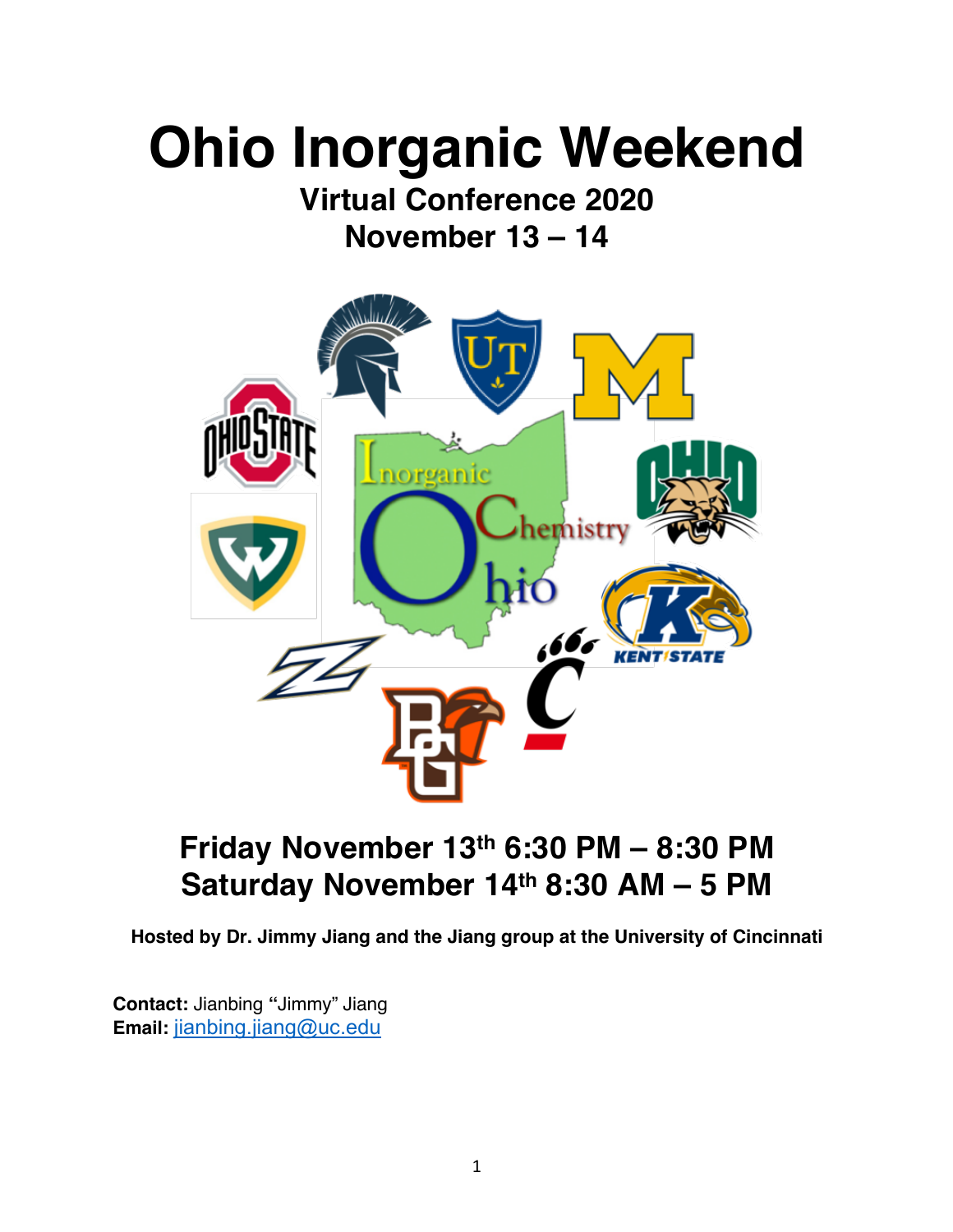#### **Ohio Inorganic Weekend Oral Presentations**

### **Friday November 13th 6:30 PM – 8:30 PM**

WebEx meeting link: https://ucincinnati.webex.com/ucincinnati/j.php?MTID=m07e8e12d9ac4272e2eaef150b 9327aeb

#### **Session 1 – Hosted by Dr. Matt Allen (Wayne State University)**

- 6:30 pm **Copper-mediated Direct Fluorination of Alkyl C-H Bonds** *Jamey Bower* The Ohio State University
- 6:50 pm **High-Efficiency Photoluminescence in Double Perovskite Phosphors** *Matthew Gray* The Ohio State University
- 7:10 pm **Synthesis of Iron(II) Complexes Bearing an NHP+/- Containing Pincer Ligand and their Reactivity Towards H2 and the Catalytic Hydroboration of C-O Double Bonds** *Greg Hatzis* The Ohio State University
- 7:30 pm **Exploring the Limits of Dative Boratrane Bonding: Iron as a Strong Lewis Base in Low-Valent Non-Heme Iron-Nitrosyl Complexes** *Hai T. Dong* University of Michigan
- 7:50 pm **Computational Raman Study of Organic Adsorbent on Graphene** *Sajjad Afrooseheh* Bowling Green State University
- 8:10 pm **Enhanced Molecular CO2 Electroreduction Enabled by a Flexible Hydrophilic Channel for Relay Proton Shuttling** *Caroline Williams* University of Cincinnati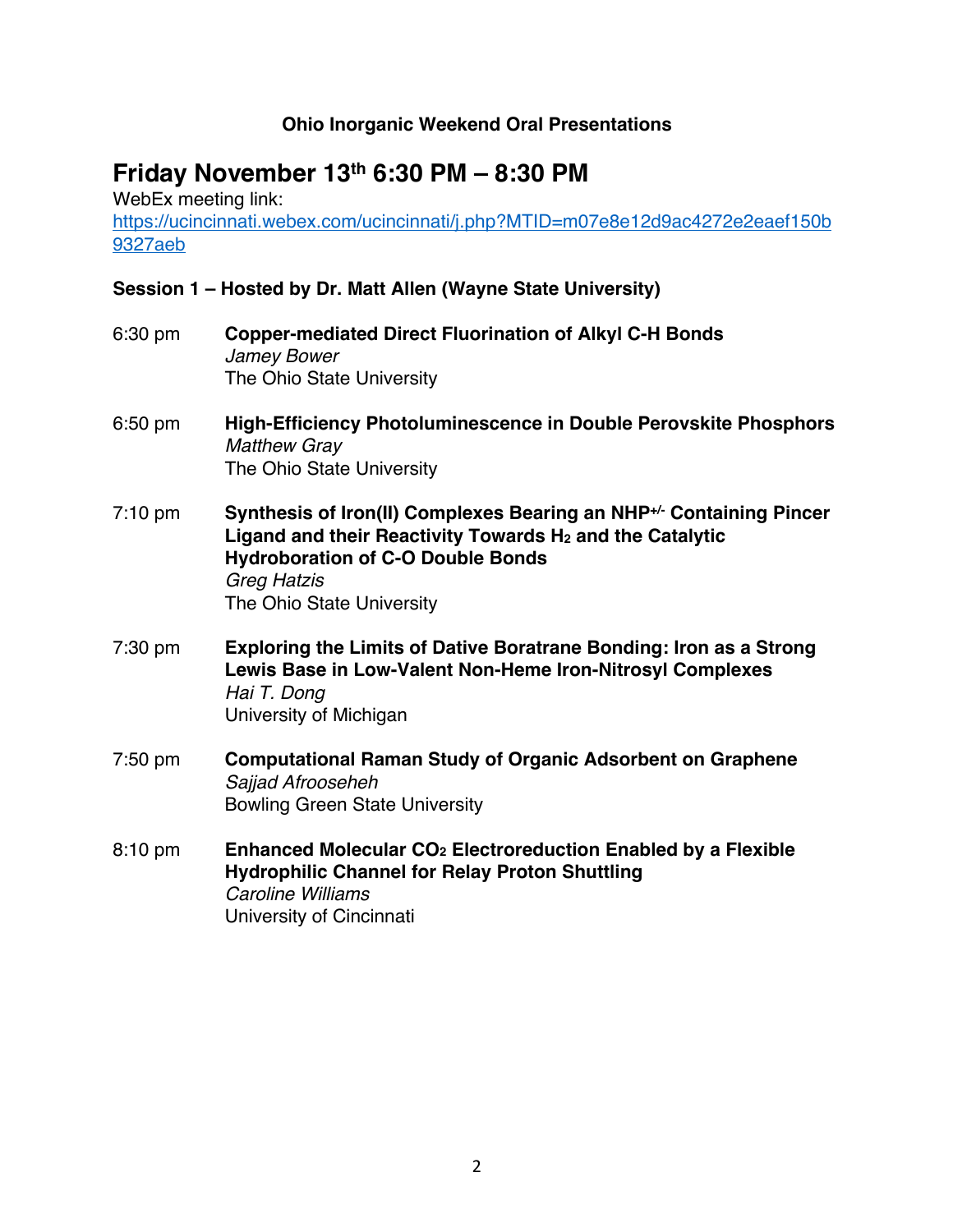## **Saturday November 14th 8:30 am – 5 pm**

WebEx meeting link:

https://ucincinnati.webex.com/ucincinnati/j.php?MTID=m531c423976f409087f270aa8a9 c05321

#### **Session 2 – Hosted by Dr. Charles McCrory (University of Michigan)**

- 8:30 am **Nickel-Templated Reductive Phosphine Substituent Replacement of a Tetradentate Bisamido-bisphosphino Ligand 4Ph[PNNP]2-** *Kyounghoon Lee* The Ohio State University
- 8:50 am **Encapsulation of Tricopper Cluster in a Protein-like Cryptand Enables Facile Redox Processes from Cu<sup>I</sup>Cu<sup>I</sup>Cu<sup>I</sup> to Cu<sup>II</sup>Cu<sup>II</sup>Cu<sup>II</sup> States, Mimicking the Redox Behaviour of Multicopper Oxidases** *Weiyao Zhang* The Ohio State University
- 9:10 am **Blue Light Photochemistry in the Curious Case of Cyclobutadiene Formation at a Zirconium Center** *P. Minh N. Do* West Virginia University
- 9:30 am **Meet the Editors with Chemical Science and Dalton Transactions** *Francois Gabbai, Christine Thomas, Jennifer Griffiths* Join us for an interactive panel discussion about publishing with editors of two Royal Society of Chemistry journals. Prof. Francois Gabbai, Associate Editor of Chemical Science, and Prof. Christine Thomas, Associate Editor of Dalton Transactions, will share insight into how editors make decisions. They'll give advice how to write your article to meet the standards of highimpact journals and give insight into what goes on "behind the scenes" during the peer review process. Questions can be submitted in advance to griffithsj@rsc.org, or bring them to the session to ask directly!
- 10:15 am Break

#### **Session 3 – Hosted by Dr. Shiyu Zhang (Ohio State University)**

10:30 am **Fluorinated Gd<sup>III</sup>-based Contrast Agent for Magnetic Resonance Imaging Thermometry** *S. A. Amali S. Subasinghe* Wayne State University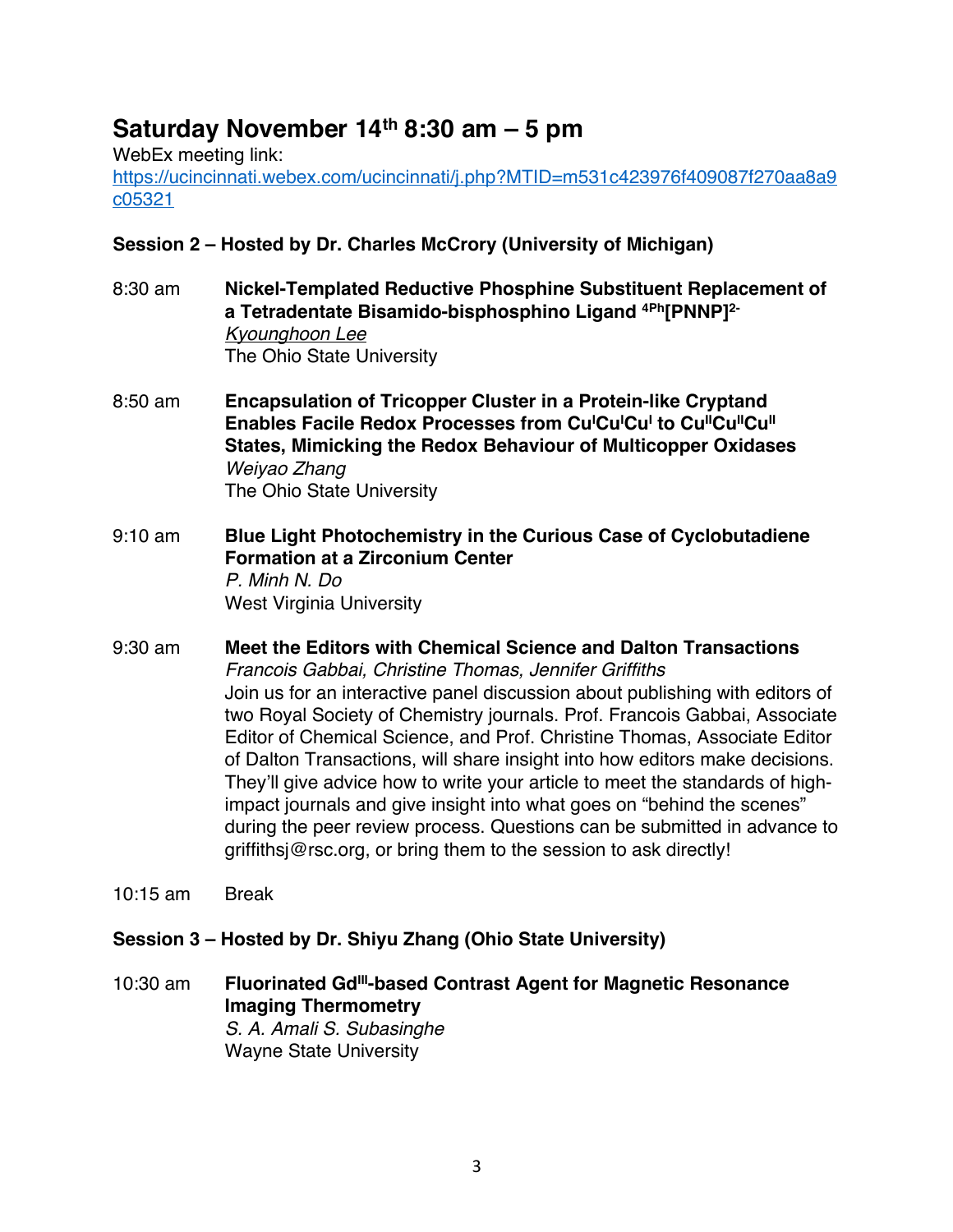- 10:50 am **Three-in-One Catalyst Design: Dramatically Enhancing Electrocatalytic Activity at Lower Effective Overpotentials for CO2 Reduction by Simultaneously Modulating Three Substituent Effects in a Single Molecular Catalyst Structure** *Weixuan Nie* University of Michigan
- 11:10 am **Synthesis and Magnetism of Cubic and Distorted 5d1 Double Perovskite oxides** *Victor Barbosa* The Ohio State University
- 11:30 am **Origin of Magnetic Anisotropy of the Five Coordinated Co(II) Complexes** *Nuwanthika Kumarage* Miami University
- 11:50 am Break for lunch

#### **Session 4 – Hosted by Dr. Nate Szymczak (University of Michigan)**

- 1:20 pm **C-H Bond Activation Facilitated By a Zirconium-Cobalt Heterobimetallic Complex** *Nathanael Hunter* The Ohio State University
- 1:40 pm **Br-mediated Production of Renewable Biopolymer Precursor from Furfural and CO2** *Xiao Shang* University of Cincinnati
- 2:00 pm **Fatty Acid-like Pt(IV) Prodrugs Overcome Cisplatin Resistance in Ovarian Cancer by Harnessing CD36** *Amarasooriya Jayawardhana* Kent State University
- 2:20 pm **Modulation of LUMO/Fermi Energy Gap in Polypyridine-based Metal Complexes for Molecular Current Rectification** *Samudra Amunugama* Wayne State University
- 2:40 pm Break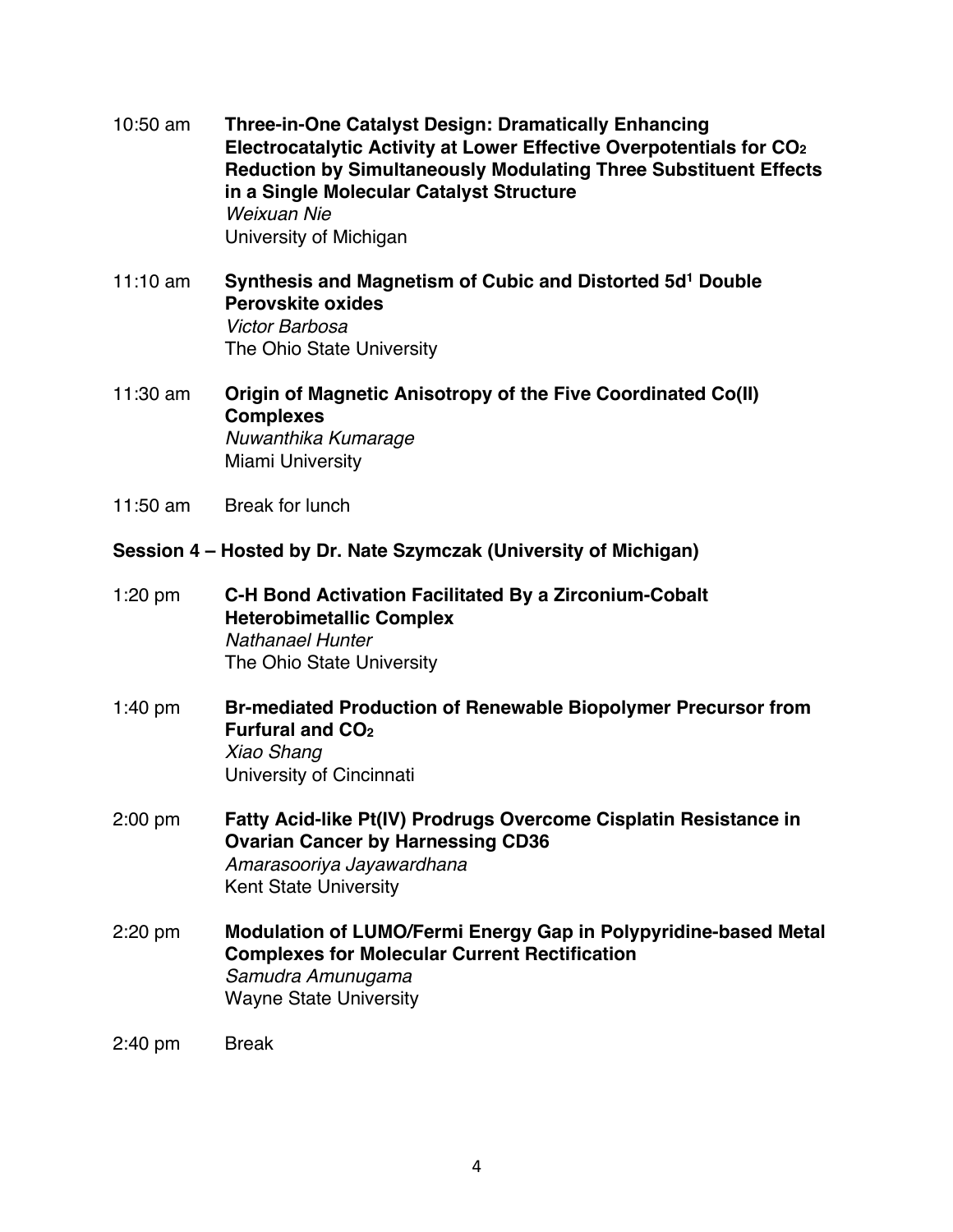#### **Session 5 – Hosted by Dr. Jimmy Jiang (University of Cincinnati)**

- 3:00 pm **Real-time Viscosity Monitoring in Adhesives using Iuminescent Cu(I) Phenanthroline Molecular Sensors** *Ankit Dara* Bowling Green State University
- 3:20 pm **Reversible Photoresponse in Vanadium(V)-tartrate Clusters Containing a Mixed-valent Intermediate** *Kalani D. Edirisinghe* Bowling Green State University
- 3:40 pm **Exploration of Novel Binding Modes in Pincer-Ligated N-Heterocyclic Phosphenium/Phosphido Nickel Complexes** *Leah Oliemuller* The Ohio State University
- 4:30 pm **Presentation winner announcement and closing remarks**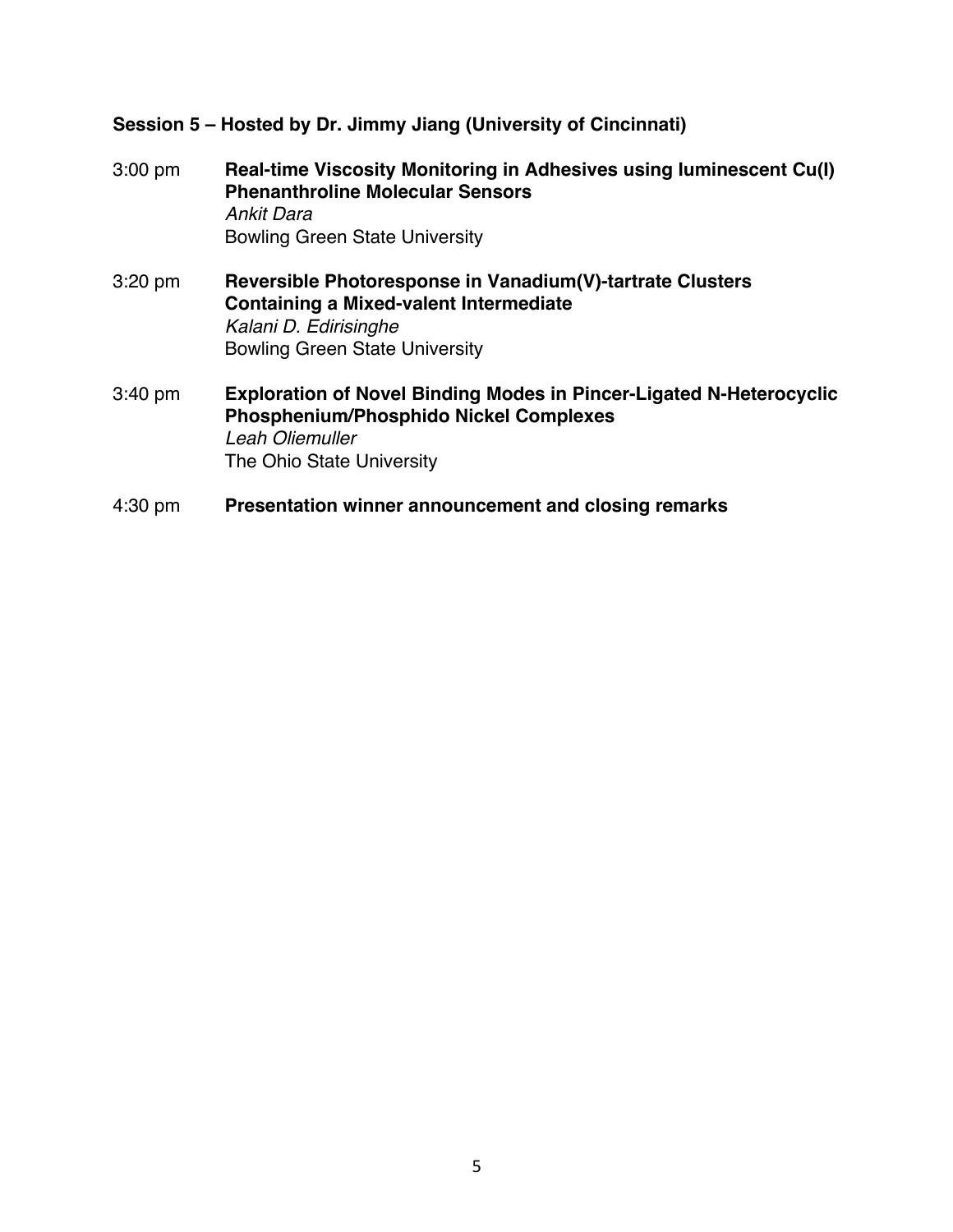#### **Copper-mediated Direct Fluorination of Alkyl C-H Bonds**

*Jamey Bower, Andrew Cypcar, Brenda Henriquez, Chantal Stieber, Shiyu Zhang*

The Ohio State University

#### Advisor: Shiyu Zhang

Approximately 20% of all new pharmaceuticals contain at least one carbon-fluorine bond, but selectively adding fluorine atoms to organic molecules remains a prominent synthetic challenge. The direct replacement of a C-H bond with a C-F bond is an efficient and atomeconomical route to rapidly incorporate fluorine in carbogenic frameworks. We report a new system that accomplishes alkyl C-H fluorination by capitalizing on the electronic structure synergy between copper and fluorine. The first discrete, formally copper(III) fluoride complex, LCuF, was synthesized by oxidation of a copper(II) fluoride precursor, and was fully characterized, including by single crystal X-ray diffraction. Advanced quantum chemical computations (CASSCF) revealed that LCuF is best described as copper(II) bound to a fluorine atom. In accordance with the electronic structure, LCuF performs C-H fluorination of allylic, benzylic, and α-ethereal C-H bonds (seven examples). Mechanistic experiments reveal that LCuF rapidly activates the C-H bonds of 9,10 dihydroanthracene on par with other high-valent first row metal complexes. Furthermore, LCuF captures carbon-centered radicals generated from homolysis of azobisisobutyronitrile (AIBN) and Gomberg's dimer to furnish the corresponding C-F bond. Together, the data fully support a radical mechanism in which two molecules of LCuF sequentially perform hydrogen atom abstraction and fluorine atom transfer to generate the C-F bond. This report demonstrates that the formal copper(II)/(III) redox couple is suitable to enable the incorporation of fluorine directly into hydrocarbons.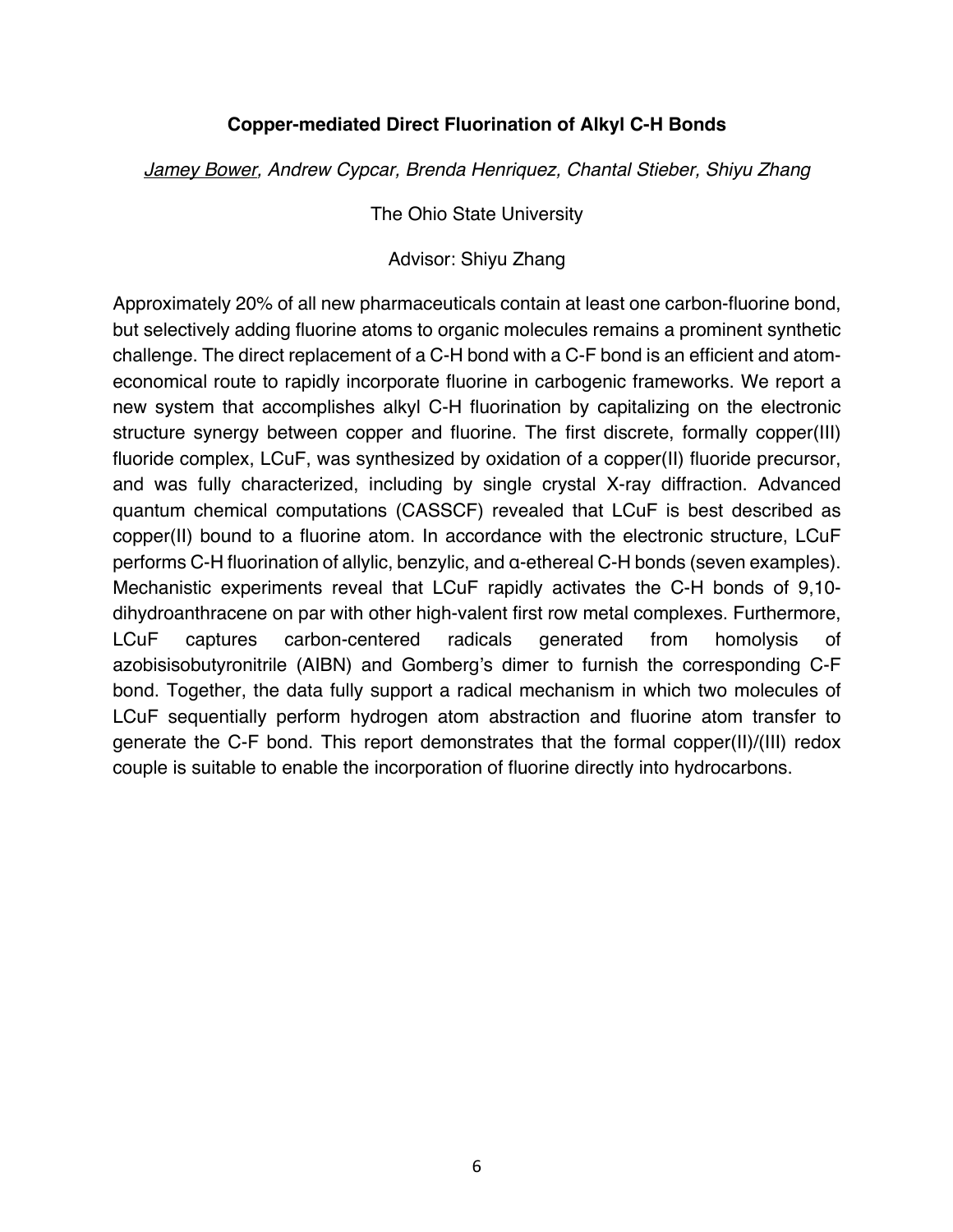#### **High-Efficiency Photoluminescence in Double Perovskite Phosphors**

*Matthew Gray, Jackson Majher, Noah Holzapfel, San Liu, Patrick Woodward*

The Ohio State University

Advisor: Patrick Woodward

The photoluminescent properties of a lead-free double perovskites  $Cs<sub>2</sub>NalnCl<sub>6</sub>$  and Rb<sub>2</sub>RbInCl<sub>6</sub> doped with Sb<sup>3+</sup> are explored. Both compounds are wide band gap semiconductors comprised of alternating [InCl6]<sup>3-</sup> octahedra and alkali metal ions. Differences in the host crystals are explored via diffraction methods and through changes in photoluminescent characteristics that arise from localized transitions on  $Sb<sup>3+</sup>$  centers. The lower electronic dimensionality in  $Rb_2RbInCl<sub>6</sub>:Sb<sup>3+</sup>$  caused by noncooperative tilting of isolated [InCl6]3- octahedra results in an increase in photoluminescence quantum yield from 79% to > 90% and a red-shifted emission maxima, in comparison to the cubic double perovskite Cs2NaInCl6:Sb<sup>3+</sup>.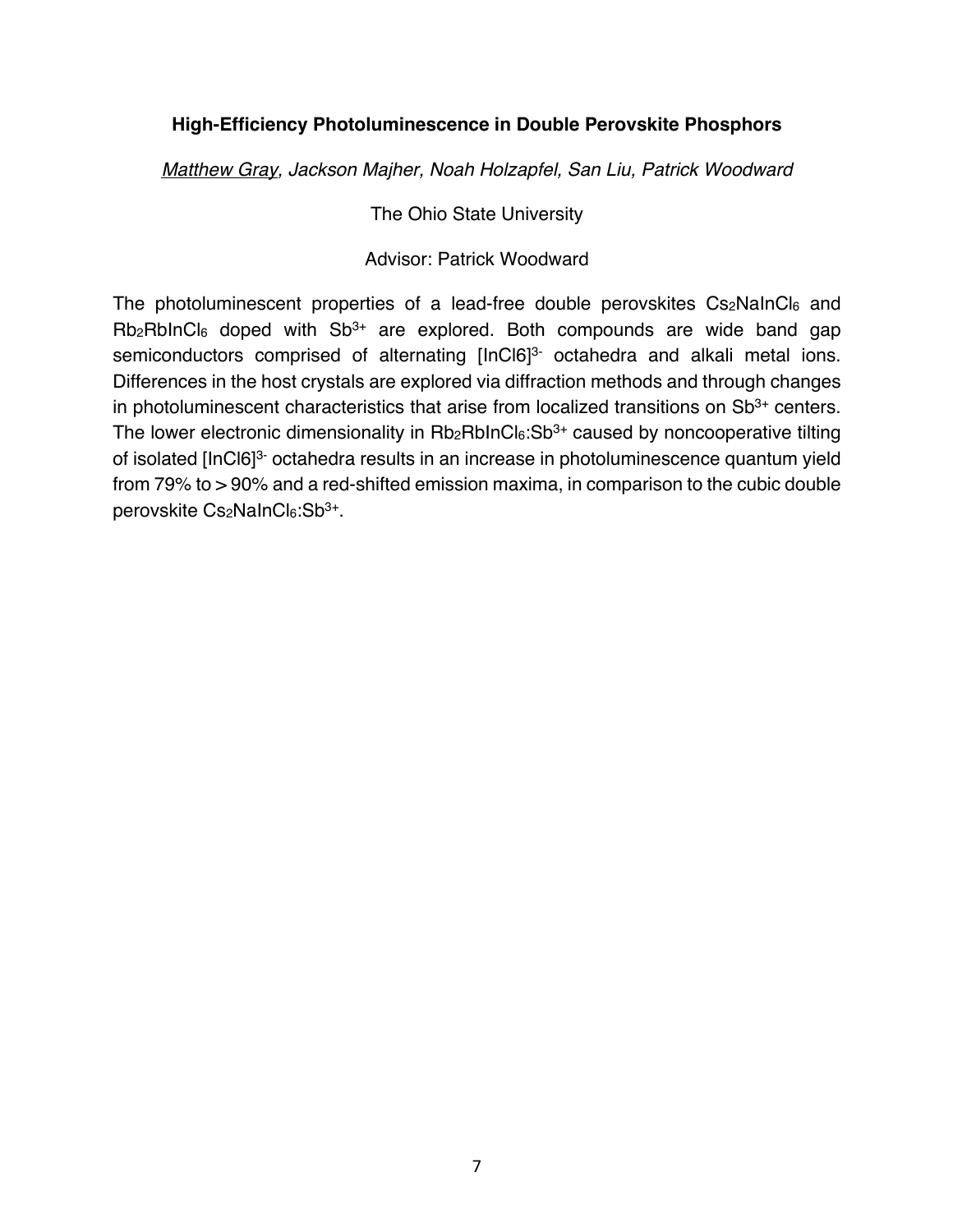#### **Synthesis of Iron(II) Complexes Bearing an NHP+/- Containing Pincer Ligand and**  their Reactivity Towards H<sub>2</sub> and the Catalytic Hydroboration of C-O Double Bonds

#### *Greg Hatzis*

The Ohio State University

#### Advisor: Christine Thomas

To facilitate multi-electron chemistry at Earth-abundant first row transition metals, the development of reactive ligands that allow bond activations and subsequent eliminations across metal-ligand bonds has been an active area of research. Such metal-ligand cooperative reactions with iron(II) complexes bound to pincer ligands have been extensively studied, but most examples feature reactivity across iron-nitrogen bonds and there are few examples involving reactivity across iron-phosphorus bonds. Our group has utilized a pincer ligand bearing a central N-heterocyclic phosphenium/phosphido (NHP+/- ) moiety (PPP) to achieve challenging bond activations and catalytic reactivity with cobalt(I) complexes and here we turn our attention to the chemistry of this ligand bound to iron(II). We explore the coordination chemistry and subsequent reductions of the NHP unit when bound to iron, then explore the reactivity of these complexes towards activating H2 and the catalytic hydroboration of a variety of C-O double bond containing substrates.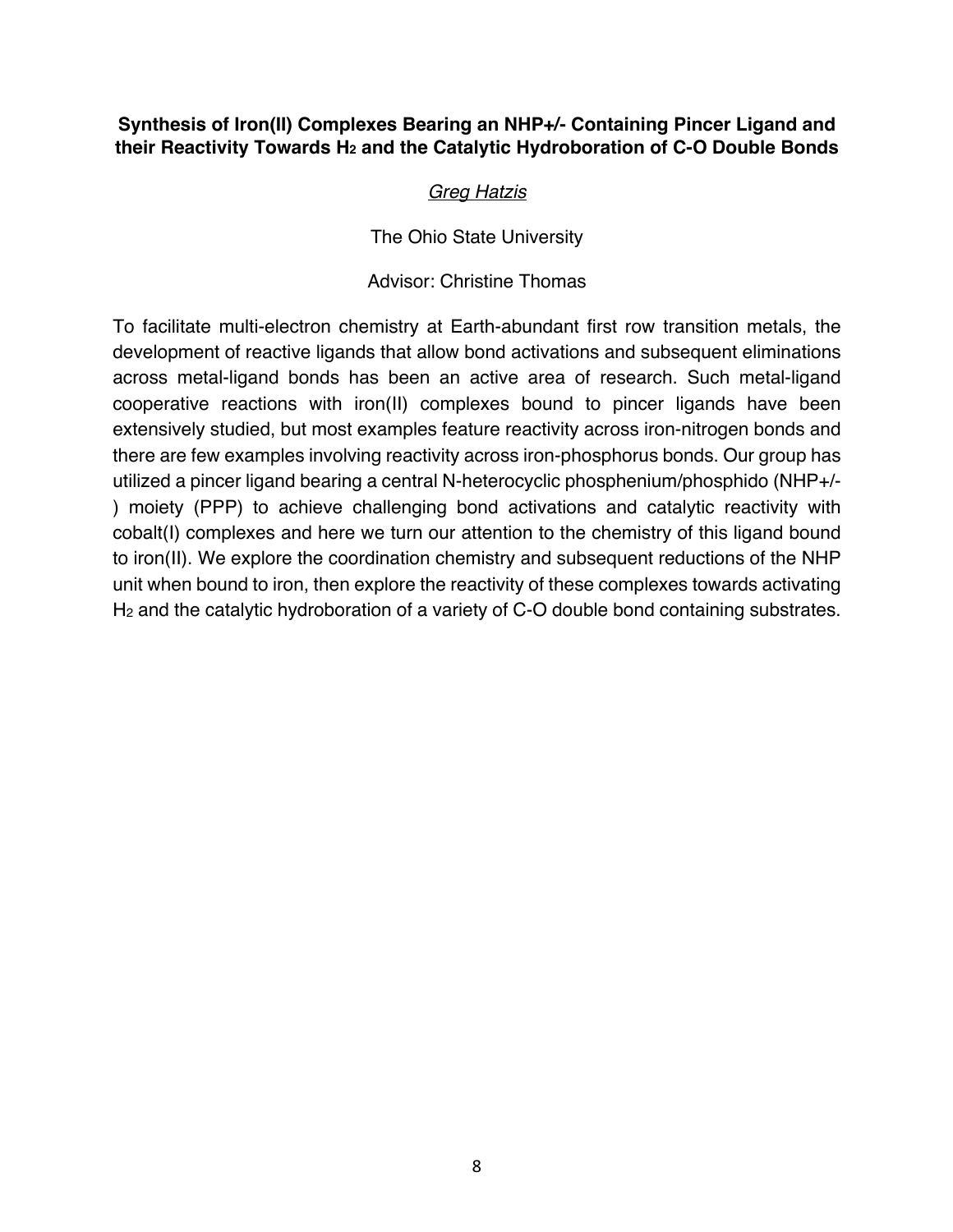#### **Exploring the Limits of Dative Boratrane Bonding: Iron as a Strong Lewis Base in Low-Valent Non-Heme Iron-Nitrosyl Complexes**

*Hai T. Dong; Matthew J. Chalkley; Paul H. Oyala; Jiyong Zhao; E. Ercan Alp; Michael Y. Hu; Jonas C. Peters; Nicolai Lehnert*

University of Michigan

Advisor: Nicolai Lehnert

We previously reported the synthesis and preliminary characterization of a unique series of low-spin (ls) {FeNO}<sup>8-10</sup> complexes supported by an ambiphilic trisphosphineborane ligand, [Fe(TPB)(NO)]<sup>+/0/-</sup>. Herein, we use advanced spectroscopic techniques and density functional theory (DFT) calculations to extract detailed information as to how the bonding changes across the redox series. We find that, despite the highly reduced nature of these complexes, they feature an NO+ ligand throughout with strong Fe-NO pibackbonding and essentially closed-shell electronic structures of their FeNO units. This is enabled by an Fe-B interaction that is present throughout the series. In particular, the most reduced [Fe(TPB)(NO)]– complex, an example of a ls-{FeNO}10 species, features a true reverse dative  $Fe \rightarrow B$  bond where the Fe center acts as a strong Lewis-base. Hence, this complex is in fact electronically similar to the ls-{FeNO}8 system, with two additional electrons "stored" on site in an Fe-B single bond. The outlier in this series is the ls-  ${FenO}^9$  complex, due to spin polarization (quantified by pulse EPR spectroscopy), which weakens the Fe-NO bond. These data are further contextualized by comparison with a related  $N_2$  complex,  $[Fe(TPB)(N2)]^-$ , which is a key intermediate in Fe(TPB)-catalyzed  $N_2$ fixation. Our present study finds that the  $Fe \rightarrow B$  interaction is key for storing the electrons needed to achieve a highly reduced state in these systems, and highlights the pitfalls associated with using geometric parameters to try to evaluate reverse dative interactions, a finding with broader implications to the study of transition metal complexes with boratrane and related ligands.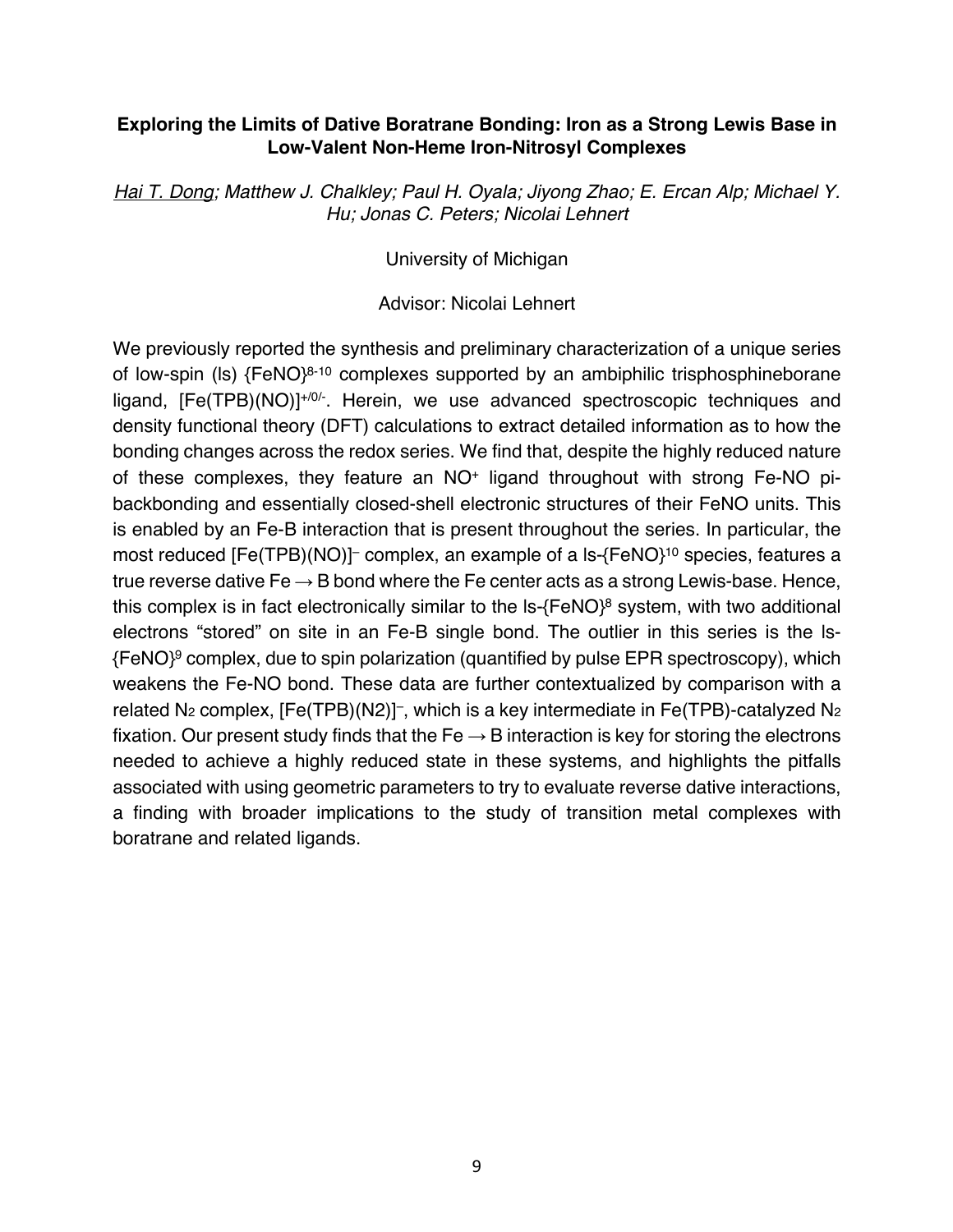#### **Computational Raman study of organic adsorbent on graphene**

*Sajjad Afrooseheh and Alexey Zayak*

Bowling Green State University

Advisor: Alexey Zayak

Surface-enhanced Raman spectroscopy presents a unique and keen approach for studying complex heterogeneous interfaces. Chemical Enhancement (CE) is known to report information about the interfacial electronic coupling, however a substantial learning curve is ahead before that information can be fully understood. The case of Graphene Enhanced Raman Spectroscopy (GERS) appears to be particularly intriguing. A delocalized π electron system of graphene coupled with localized electronic states of organic molecules decorating the surface of graphene introduce a significant challenge for Raman spectroscopy. We present a systematic computational study of Tetracyanoquinodimethane (TCNQ) physisorbed on graphene. The study involves computations of surface-enhanced Raman spectra supported by the electronic structure analysis, focusing on the interfacial charge transfer and electron-phonon coupling. Application of a wide range of external electric biases allows us to modulate the charge transfer across the interface and reveal its role in corresponding changes of Raman spectra. Presented results may enable using Raman as a characterization technique for charge-transfer dipole layers in heterogeneous interfaces.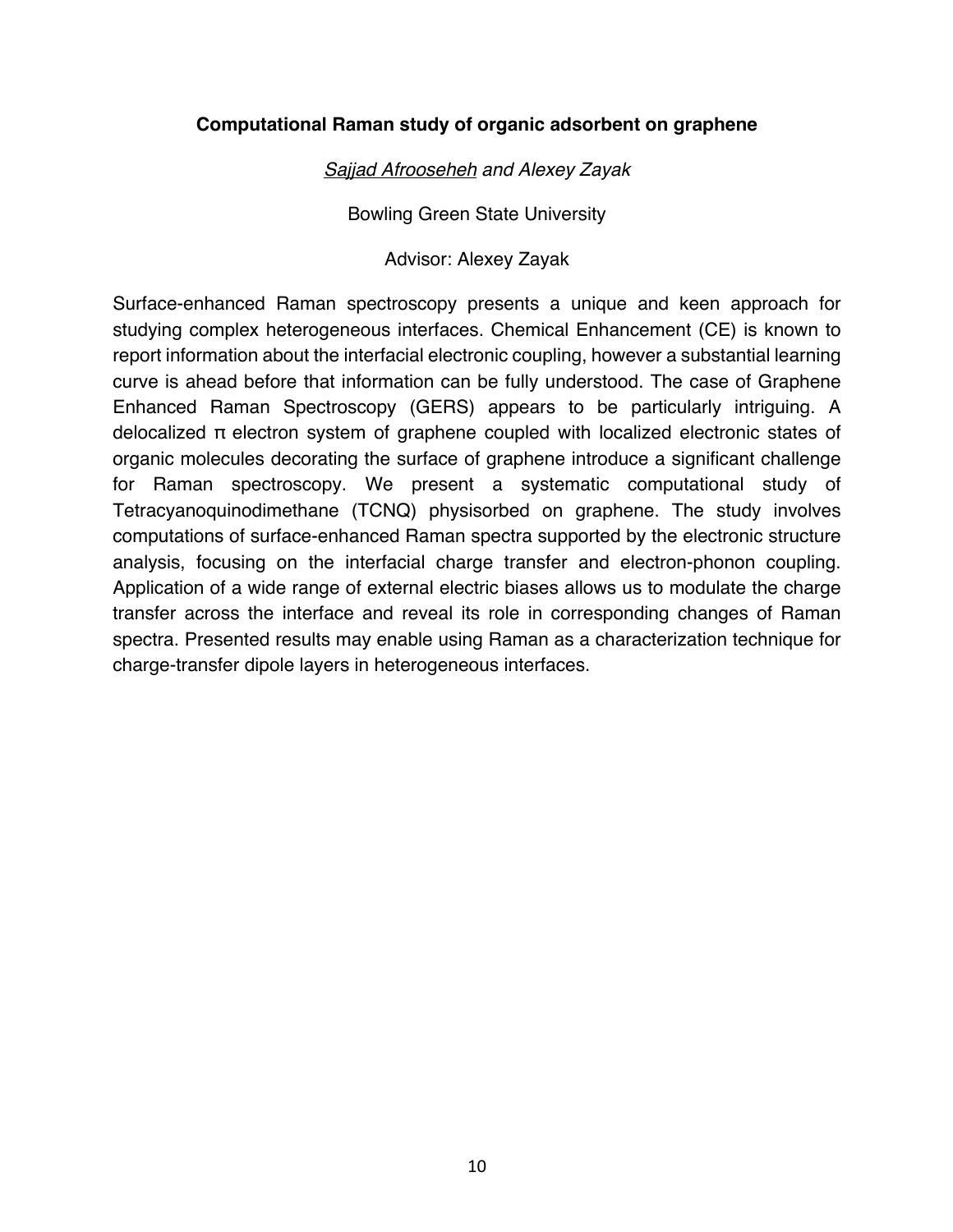#### **Enhanced Molecular CO2 Electroreduction Enabled by a Flexible Hydrophilic Channel for Relay Proton Shuttling**

*Caroline Williams, Amir Lashgari, Jingchao Chai, Jianbing* "*Jimmy" Jiang*

University of Cincinnati

Advisor: Jianbing "Jimmy" Jiang

The effects of primary and second coordination spheres on molecular electrocatalysis have been extensively studied, yet investigations of third functional spheres are rarely reported. Here we report an electrocatalyst (**ZnPEG8T**) with a hydrophilic channel as a third functional sphere that facilitates relay proton shuttling to the primary and second coordination spheres for enhanced catalytic CO2 reduction. Using foot-of-the-wave analysis, the **ZnPEG8T** catalyst displayed CO2-to-CO activity (TOFmax) thirty times greater than that of the benchmark catalyst without a third functional sphere. A kinetic isotopic effect (KIE) study, in conjunction with voltammetry and UV-Visible spectroscopy, uncovered that the rate limiting step is not the protonation step of the metallocarboxylate  $intermediate, as observed in many other molecular CO<sub>2</sub> reduction electrocatalysts, but$ rather the replenishment of protons in the proton shuttling channel. Controlled-potential electrolysis using **ZnPEG8T** displayed a Faradaic efficiency of 100% for CO2-to-CO conversion at –2.4 V vs Fc/Fc+. Our work validates a strategy for incorporating higher functional spheres for enhanced catalytic efficiency in proton-coupled electron transfer reactions.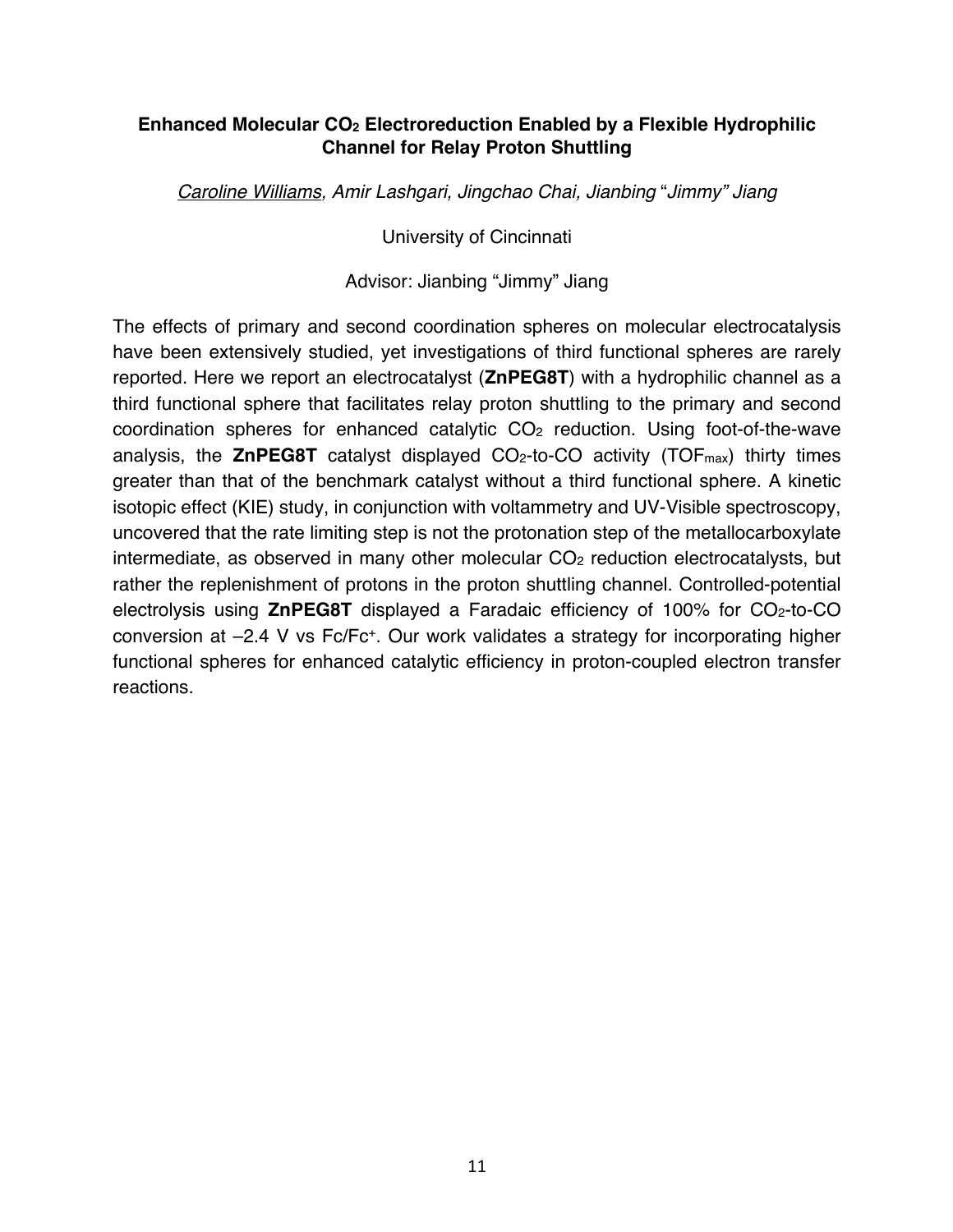#### **Nickel-Templated Reductive Phosphine Substituent Replacement of a Tetradentate Bisamido-bisphosphino Ligand 4Ph[PNNP]2-**

*Kyounghoon Lee, Curtis E. Moore, Christine M. Thomas*

The Ohio State University

Advisor: Christine Thomas

Multidentate phosphine ligands are one of the most versatile ligand platforms used in the field of homogeneous catalysis and organometallic chemistry due to their strong donor properties and tunability. Synthetic strategies have developed along with the increasing demand for phosphine ligands, but it is still challenging to prepare some chelating alkylphosphine or cyclized phosphine ligands. Here we report the Ni(II)-templated facile replacement of phenyl substituents on a tetradentate bisamido-bisphosphino ligand 4Ph[PNNP]2- with alkyl groups. A nickel complex 4Ph[PNNP]Ni (**1**) was treated with 3 equiv KH, forming a bisphosphide complex {K(THF)x}22Ph[PNNP]Ni (**2**). The further treatment of the bisphosphide **2** complex with 2.5 equiv MeI formed 2Me,2Ph[PNNP]Ni (**3**), an analogue of **1** with one methyl and one phenyl substituent on each phosphine arm. The additional treatment of **3** with 3 KH exclusively expelled phenyl groups by forming a methyl phosphide complex {K(THF)x}22Me[PNNP]Ni (**4**), and the subsequent treatment of **4** with 2.5 MeI formed 4Me[PNNP]Ni (**5**). All four P-phenyl groups in **1** were substituted with methyl groups in **5** following a two-step procedure. The treatment of **5** with excess KCN eliminated nickel to form  $H_2$ <sup>4Me</sup>[PNNP] (6), and subsequent coordination with PdCl<sub>2</sub> in the presence of NaO*<sup>t</sup>* Bu formed 4Me[PNNP]Pd (**7**), demonstrating the versatility of the Nitemplated synthetic method. In addition, the treatment of **2** with 1,3-dibromopropane formed a cyclized complex 2Ph,propylene[PNNP]Ni (**8**). Overall, the sequential treatment with KH and alkylhalide replaced phenyl with alkyl substituents, which facilitates the challenging syntheses of multidentate alkyl or macrocyclic phosphine ligands.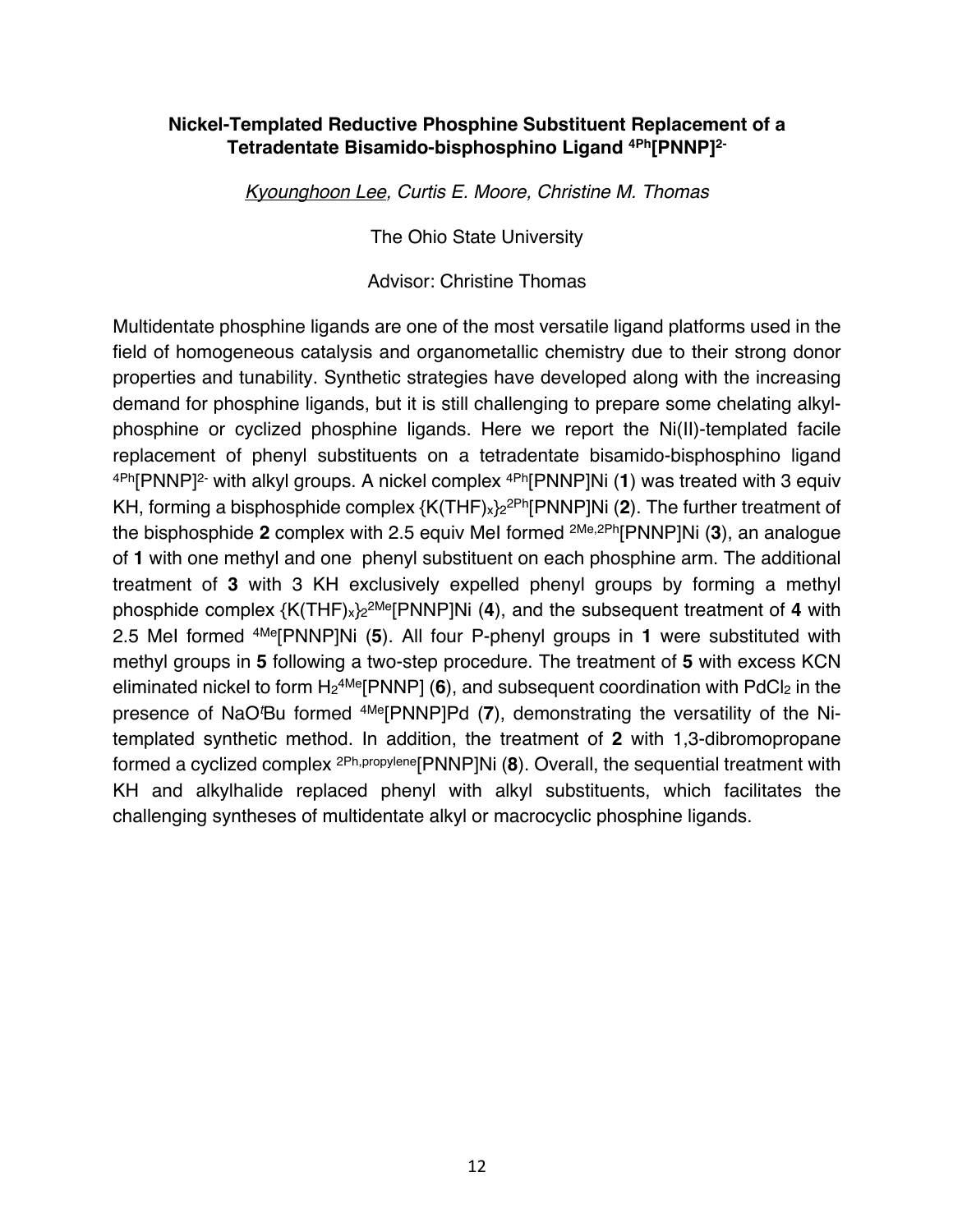#### **Encapsulation of tricopper cluster in a protein-like cryptand enables facile redox**  processes from Cu<sup>i</sup>Cu<sup>i</sup>Cu<sup>i</sup> to Cu<sup>ii</sup>Cu<sup>ii</sup>Cu<sup>ii</sup> states, mimicking the redox behaviour of **multicopper oxidases**

*Weiyao Zhang, Curtis E. Moore and Shiyu Zhang*

The Ohio State University

Advisor: Shiyu Zhang

Synthetic tricopper clusters have been a prominent synthetic target for (bio)inorganic community over the past few decades, since tricopper centers were identified/proposed as essential active sites for biological reduction of  $O<sub>2</sub>$  to H<sub>2</sub>O in multicopper oxidase (MCO) and aerobic hydroxylation of methane in particulate methane monooxygenase (pMMO). Understanding factors governing the redox of tricopper clusters as a single unit is fundamental to their development as biomimetic catalysts in fuel cell technology and functionalization of alkanes. However, the majority of synthetic tricopper clusters reported to date have limited redox capability, and only isolated at a single oxidation state. The redox of Cu<sup>ll</sup>/Cu<sup>l</sup>, in an unconstrained solvent-exposed environment, often results in significant geometric rearrangement. Herein, we showed a one-pot reaction of tris(2 aminoethyl)amine, [Cu<sup>i</sup>(MeCN)<sub>4</sub>]PF<sub>6</sub>, and paraformaldehyde affords a mixed-valent  $[{\sf TREN}_4{\sf Cu}^{\sf II}{\sf Cu}^{\sf I}{\sf Cu}^{\sf I}(\mu_3{\sf -OH})](P{\sf F}_6)$ <sup>3</sup>. The tricopper cluster is fully encapsulated in a macrocyclic azacryptand TREN4 ligand, exhibiting several reversible single-electron redox events. The distinct electrochemical behaviors of [TREN<sub>4</sub>Cu<sup>il</sup>Cu<sup>i</sup>Cu<sup>l</sup>( $\mu$ <sub>3</sub>-OH)](PF<sub>6</sub>)<sub>3</sub> and its solvent-exposed analog  $ITREN_3Cu^ICu^ICu^ICu^I(L_3-O)C_4$  suggest that isolation of tricopper core in a cryptand enables facile electron transfer, allowing potential application of synthetic tricopper complexes as redox catalysts. For the first time, a synthetic tricopper cluster was isolated and fully characterized at Cu<sup>i</sup>Cu<sup>i</sup>Cu<sup>i</sup>, Cu<sup>ii</sup>Cu<sup>i</sup>Cu<sup>i</sup>, and Cu<sup>ii</sup>Cu<sup>i</sup>Cu<sup>i</sup> state, providing structural and spectroscopic models for many intermediates in MCOs. Indeed, the fully reduced  $[TREN_4Cu^{\dagger}Cu^{\dagger}Cu^{\dagger}( \mu_3-OH)](PF_6)_2$  can reduce O<sub>2</sub> under acidic conditions. Recent study showed that the protonation of [TREN<sub>4</sub>Cu<sup>I</sup>Cu<sup>I</sup>Cu<sup>I</sup>( $\mu$ 3-OH)](PF<sub>6</sub>)<sub>2</sub> by strong acid affords  $[TREN_4Cu^lCu^l(\mu_2-OH_2)](PF_6)$ <sub>3</sub>, resembling the fully reduced state of MCOs. Further study is under investigation to enable its binding with O2.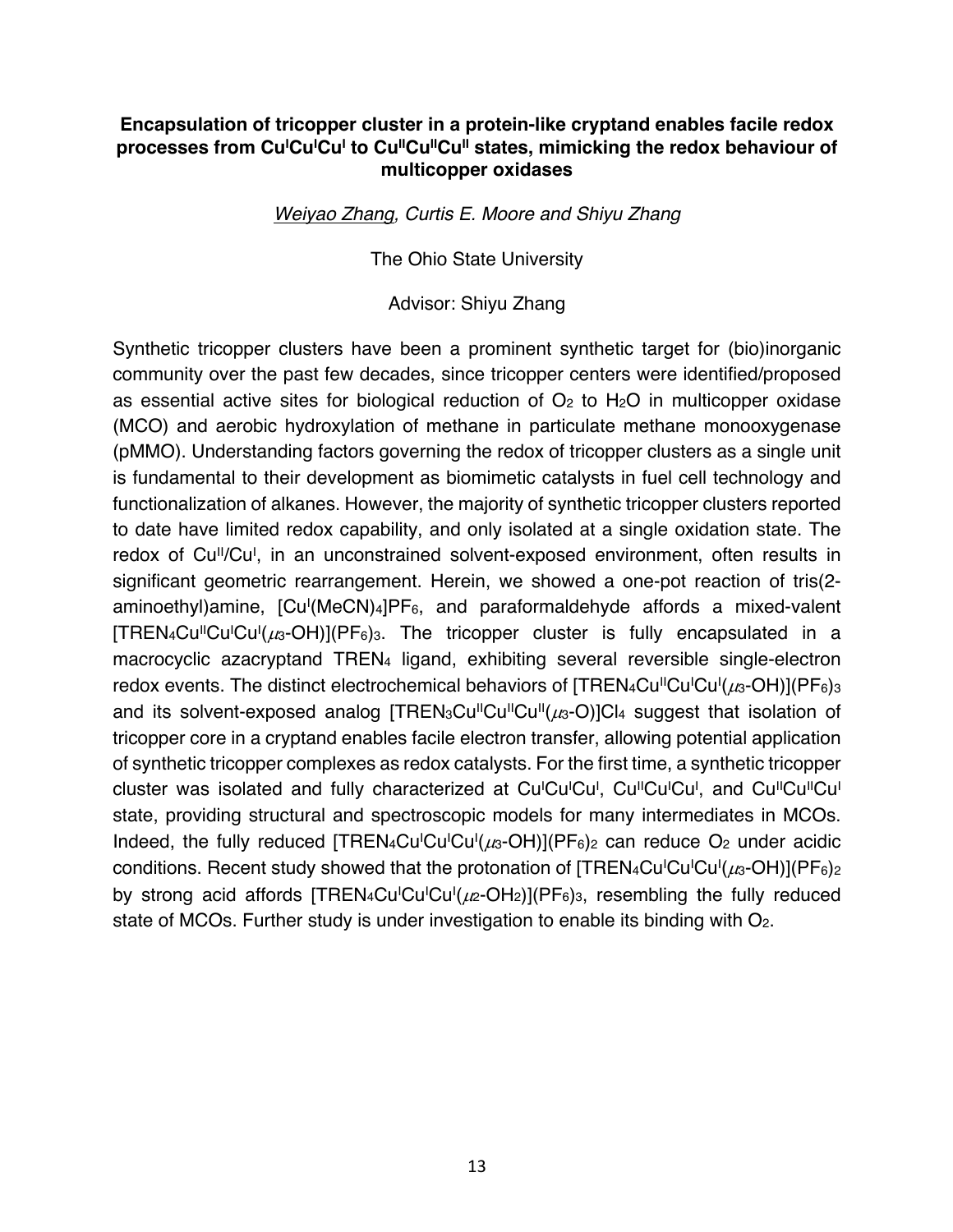#### **Blue light photochemistry in the curious case of cyclobutadiene formation at a zirconium center**

*P. Minh N. Do and Carsten Milsmann*

West Virginia University

Advisor: Carsten Milsmann

Reduced early transition metal (ETM) compounds are inherently reactive and undergo distinct transformations compared to late TM analogs. This divergence is advantageous for designing new and complementary stoichiometric and catalytic reactions. State-ofthe-art synthetic routes toward low-valent ETM complexes often involve strong chemical reductants, thermal activation of high-valent organometallic precursors, or high-energy UV light and broad-spectrum light source in the case of organozirconium. Our prior work with zirconium complexes containing electron-rich pyridine monopyrolate (PMP) ligands explored the importance of ligand-to-metal charge transfer (LMCT) bands for visible light excitation that facilitates C-C bond formation by formal reductive elimination at zirconium. These studies prompted the synthesis and photochemical investigation of  $(MepMPMe)_{2}ZrBn_{2}$  (MePMPMe = 3,5-dimethyl-2-(2-pyridyl)pyrrolide, Bn = benzyl) as a precursor to low-valent intermediates.

Absorption spectroscopy in benzene showed one strong band in the visible region with a maximum at 415 nm ( $\varepsilon = 12,300$  M<sup>-1</sup> cm<sup>-1</sup>). Time-dependent density functional theory (TD-DFT) calculations revealed the hybrid nature of the absorption band: LMCT/ligand-to-ligand charge transfer (LLCT). Ligand contribution came from either MePMP<sup>Me</sup> or Bn. Within minutes of exposure to 462-nm LED, the bibenzyl coupling product was formed and opened the coordination sphere for further reactivity. Photolysis in excess diphenylacetylene lead to the unexpected half-sandwich complex  $(MePMPMe)_{2}Zr(n^{4}-C_{4}Ph_{4})$ , confirmed by X-ray crystallography. Under the same reaction condition,  $(MePMPMe)_{2}ZrBn_{2}$  and 4-methylbenzyl bromide generated  $(MePMPMe)_{2}ZrBr_{2}$ . Bibenzyl by-products (bibenzyl, 4-methylbibenzyl and 4,4,'-dimethylbibenzyl) were identified by GC-MS and various NMR experiments, which suggested a radical mechanism. Preliminary photoreactions with other unsaturated hydrocarbons (phenylacetylene and 1-phenyl-1-propyne) resulted in alkyne trimerization.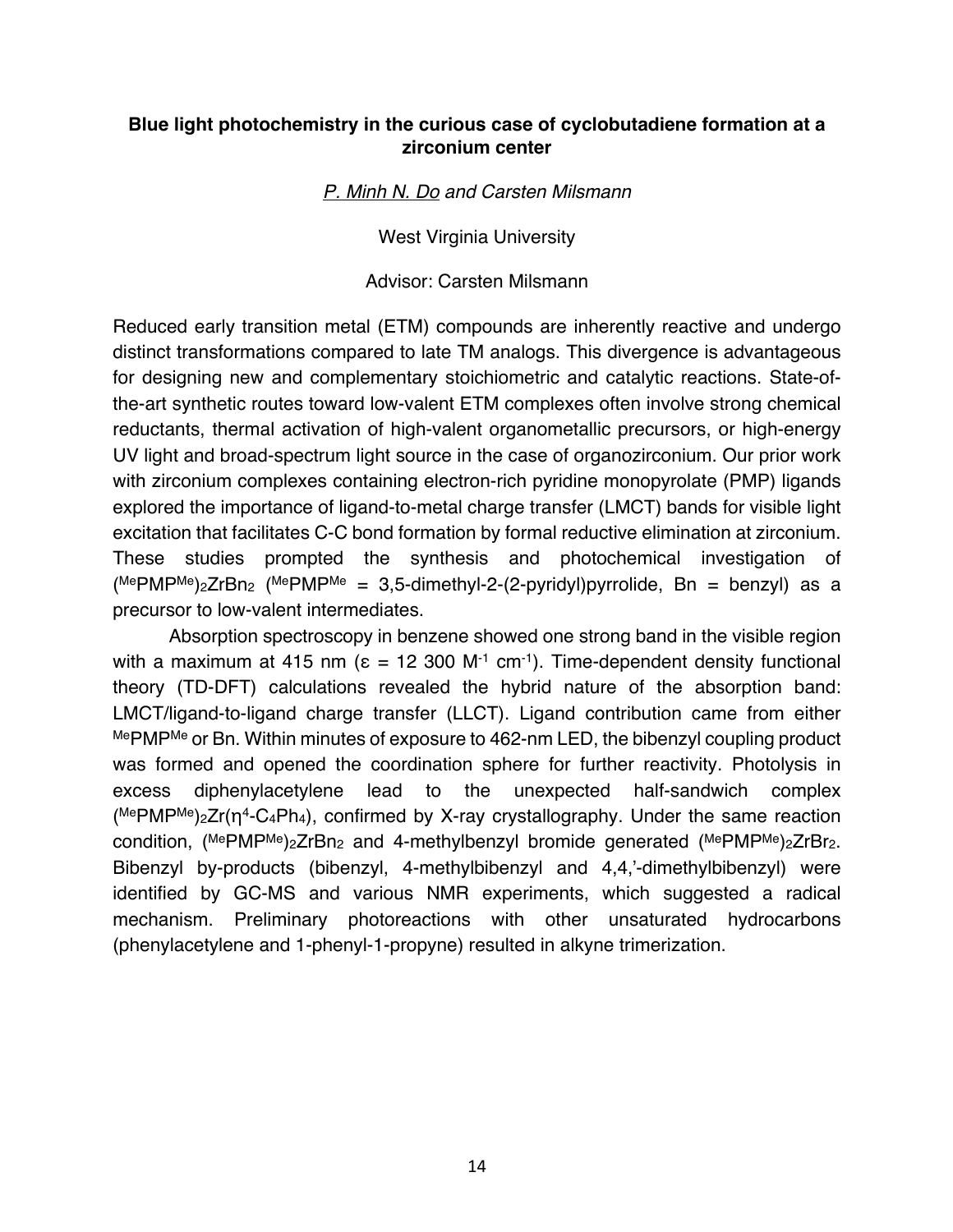#### Fluorinated Gd<sup>III</sup>-based contrast agent for magnetic resonance imaging **thermometry**

*S. A. Amali S. Subasinghe, Jonathan Romero, Cassandra L. Ward, Matthew D. Bailey, Donna R. Zehner, Prakrut J. Mehta, Fabio Carniato, Mauro Botta, Jason T. Yustein, Robia G. Pautler, and Matthew J. Allen*

Wayne State University

Advisor: Matthew J. Allen

Fluorinated probes for magnetic resonance imaging (MRI) are useful in generating images inside living organisms with no observable background signal. Temperature mapping has many medical applications because of the close inter-relationship between tissue temperature, metabolism, and physiology. Existing thermometric methods are mostly invasive or report only absolute temperatures instead of reporting a range of temperatures. Thermometry using MRI is a noninvasive method that can be used to accurately determine heterogeneously distributed temperatures in living organisms. A recent report describing a fluorinated Eu<sup>il</sup>-based redox-active multimodal contrast agent for MRI, that responds to both hypoxia and temperature based on intramolecular fluorine interactions, inspired us to think about isolating temperature detection by using a metal that was not redox active under physiological conditions. We chose gadolinium because Gd<sup>III</sup> can have large relaxivity values to enhance contrast while remaining inert to reduction or oxidation in vivo. We hypothesized that if 19F nuclei are clustered close to Gd<sup>III</sup> ions, that they would interfere with water exchange (and hence contrast enhancement) at low temperatures but not at high temperatures. Our results demonstrate that fluorinated Gd<sup>III</sup>-containing complex modulates water exchange around body temperature or higher. Accordingly, this Gd<sup>III</sup>-containing fluorinated analog increasingly enhances contrast in MRI with increasing temperature between 30 and 40 °C. The observed fit with Solomon Bloembergen Morgan theory for a system that increases water exchange as a function of temperature. This strategy is expected to enable temperature probes for MRI.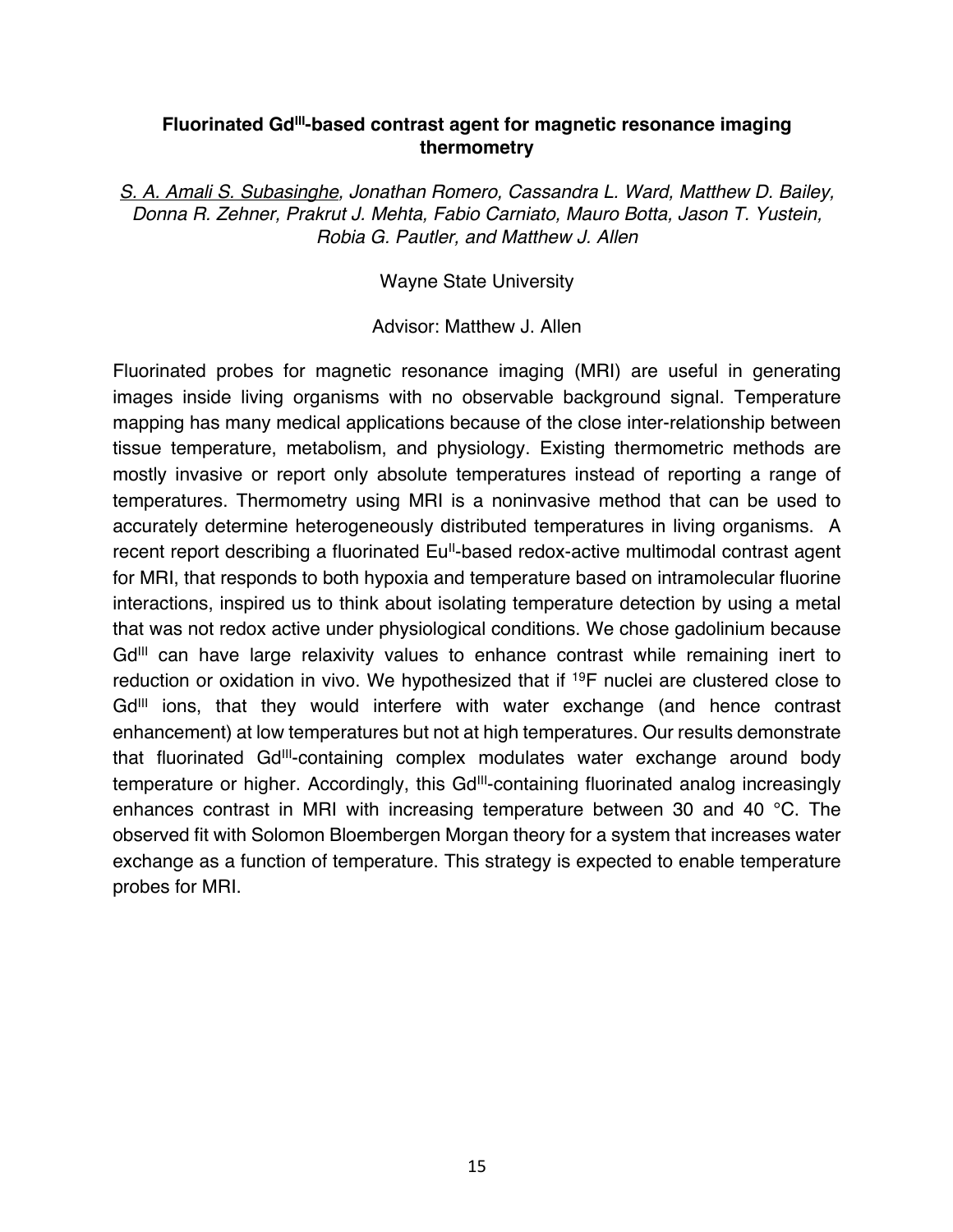#### **Three-in-One Catalyst Design: Dramatically Enhancing Electrocatalytic Activity at lower effective overpotentials for CO2 Reduction by Simultaneously Modulating Three Substituent Effects in a Single Molecular Catalyst Structure**

*Weixuan Nie, Drew E. Tarnopol and Charles C. L. McCrory*

University of Michigan

Advisor: Charles McCrory

The electrocatalytic activity for  $CO<sub>2</sub>$  reduction is greatly enhanced for  $Co$  complexes with pyridyldiimine-based ligands through the stepwise integration of three synergistic substituent effects: extended π-conjugation, inductive effects from incorporating electronwithdrawing groups, and intramolecular electrostatic effect. The stepwise incorporation of these effects into the catalyst structures results in a series of complexes that show an atypical inverse scaling relationship for  $CO<sub>2</sub>$  reduction,—the maximum activity of the resulting catalysts increases as the onset potentials are driven positive due to the ligand substituent effects. Incorporating all three effects simultaneously into the catalyst structure results in a Co complex with dramatically enhanced activity for  $CO<sub>2</sub>$  reduction, operating with an estimated intrinsic activity  $TOF_0 \sim 6.3 \text{ s}^{-1}$  with  $> 95\%$  Faradaic efficiency for CO production in acetonitrile using 11 M water as the proton source. This makes it among the most active molecular catalysts reported for the CO<sub>2</sub> reduction reaction. Our work highlights a three-in-one ligand design strategy for molecular  $CO<sub>2</sub>RR$  catalysts,enhancing catalytic ability of a catalyst by tuning three synergistic substituent effects simultaneously in a single catalyst structure.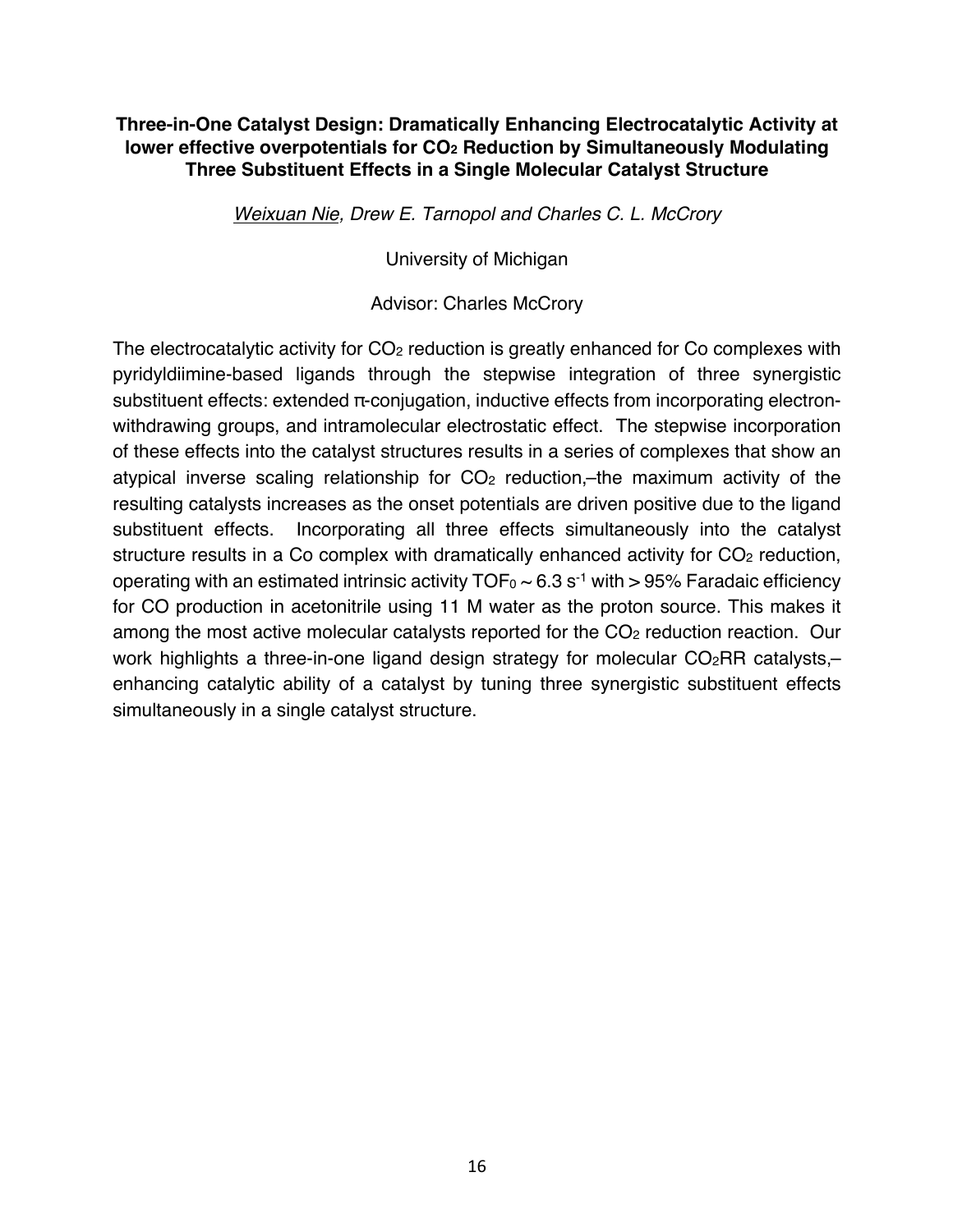#### **Synthesis and Magnetism of Cubic and Distorted 5d1 Double Perovskite oxides**

*Victor Barbosa, Phuong Tran, Jie Xiong, Patrick Woodward*

The Ohio State University

Advisor: Patrick M. Woodward

Double perovskites oxides containing 5d<sup>1</sup> cations in the B-site are known for being highly influenced by spin-orbit coupling, which leads to exotic magnetic behavior. The magnetic behavior in double perovskites is highly dependent on the bond angles and bond lengths. Most cubic at room temperature  $5d<sup>1</sup>$  double perovskites oxides, such as Ba<sub>2</sub>NaOsO<sub>6</sub>  $(T_c \sim 7K)$  and Ba<sub>2</sub>MgReO<sub>6</sub> (T<sub>c</sub> $\sim$ 18K) are ferromagnetic. Surprisingly, isostructural and isoelectronic Ba<sub>2</sub>LiOsO<sub>6</sub> (T<sub>N</sub>  $\sim$  8K) is antiferromagnetic. Furthermore, previous reports on double perovskites containing 5d cations have shown that distorting the crystal structure from the ideal cubic lattice significantly impact the magnetic properties of the material. For example, substituting barium by strontium induces an out-of-phase tilting along the caxis, which lowers the symmetry from  $Fm\overline{3}m$  to *I4/m* and changes the magnetic ground state from an antiferromagnet to a spin glass in  $Sr_2LiOSO_6$  (T<sub>g</sub> ~ 30K). In this work, synthesis, magnetic properties and low-temperature neutron structures of Ba<sub>2</sub>NaOsO<sub>6</sub>,  $Ba_2LiOSO_6$  and  $Sr_2LiOSO_6$  are reported, in order to accurately determine the crystal structure near their magnetic transition temperatures.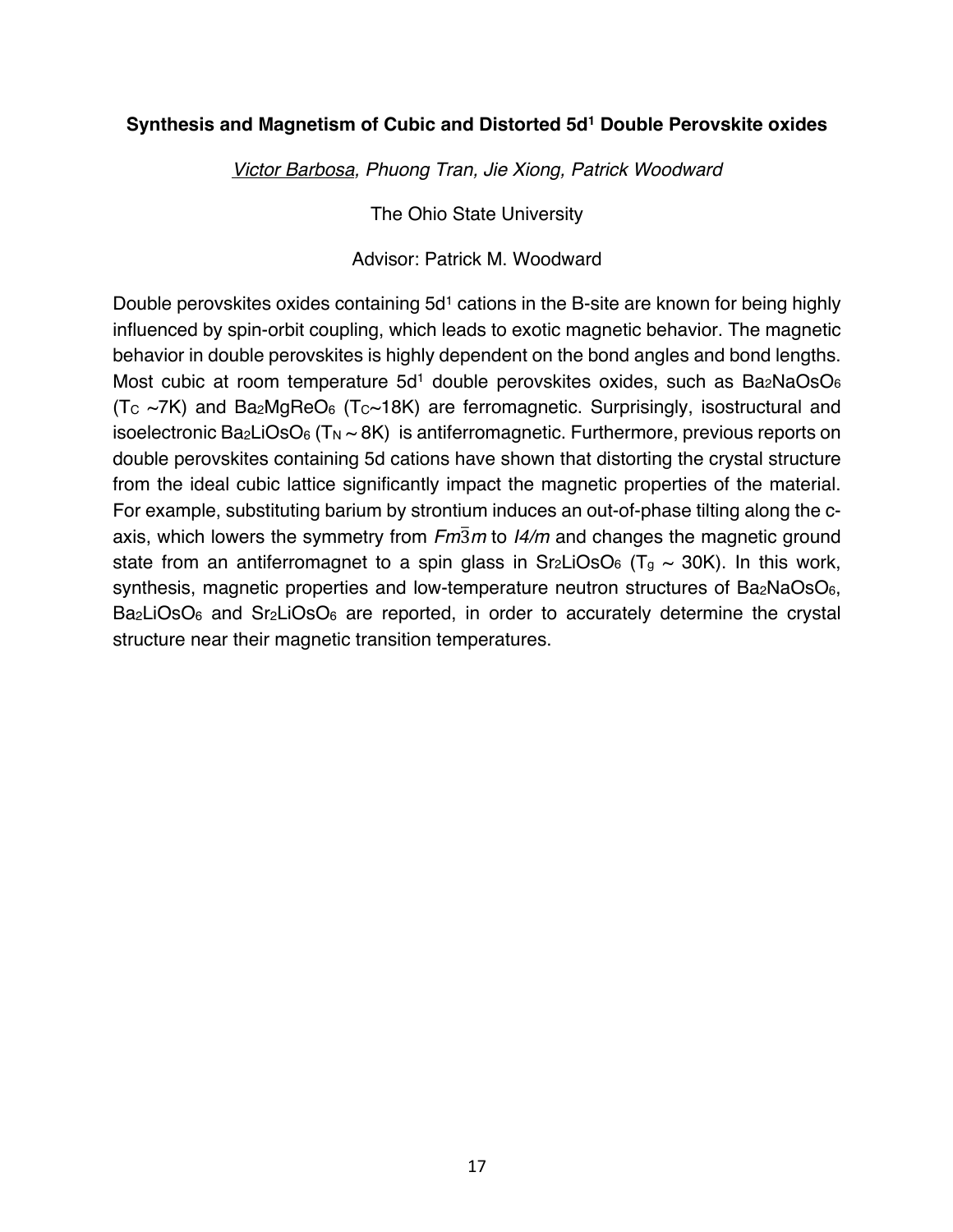#### **Origin of magnetic anisotropy of the five coordinated Co(ii) complexes**

*Nuwanthika Kumarage and David Tierney*

Miami University

#### Advisor: David Tierney

Five coordinate cobalt(II) complexes have garnered interest recently for applications as magnetic materials, owing to inherently large magnetic anisotropy. However, the relationship between physical and electronic structure for five-coordinate Co(II) complexes remains only moderately understood. We will present a determination of the orientation of the magnetic axes of three five-coordinate Co(II) complexes - [TpPh,Me)Co(maltolato)], [(TpPh,Me)Co(thiomaltolato)], and [TpPh,Me)Co(thioguaiacol) - using 1H NMR relaxation measurements. Calculation of the electron correlation time for each proton was carried out, matching the measured T1, while varying the orientation of the magnetic z-axis, using a modified version of the Solomon-Bloembergen-Morgan relationships. We find that the orientation of the principal magnetic axis of the complex in solution is not correlated directly with the geometry implied by the crystal structure. The results demonstrate that the apparent orientation of the principal magnetic axis of all three complexes is highly sensitive to the presence or absence of fluxional behavior.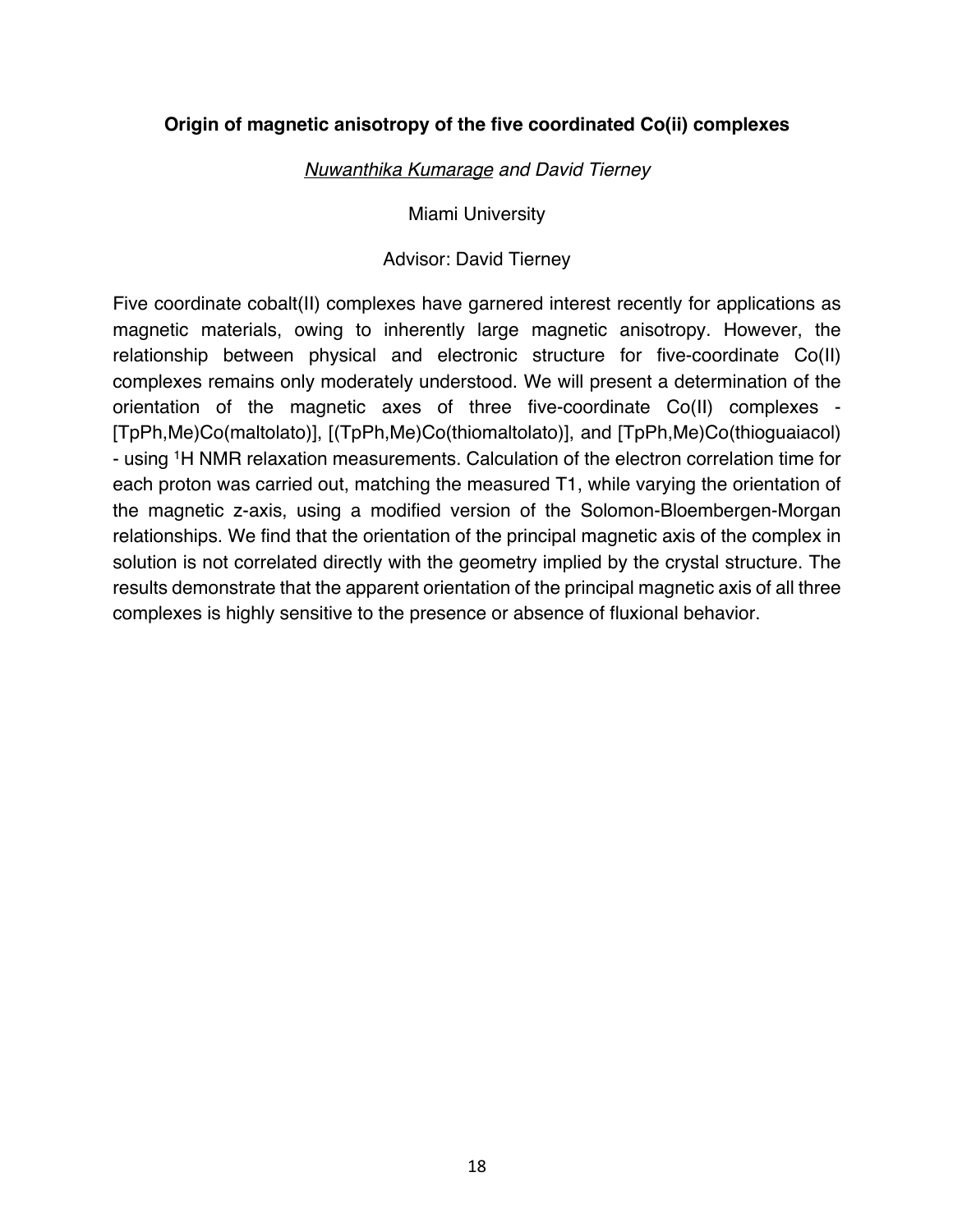#### **C-H Bond Activation Facilitated By a Zirconium-Cobalt Heterobimetallic Complex**

*Nathanael Hunter, Elizabeth Lane, Kathryn Gramigna, Christine Thomas*

The Ohio State University

Advisor: Christine Thomas

By incorporating a Lewis acidic early transition metal and an electron-rich late transition metal into a single metal complex, a polar metal-metal bond is formed. A bis(phosphinoamide) zirconium/cobalt complex has been synthesized and has been shown to be active toward a variety of bond cleavage reactions, including C-H bonds, such as the ortho-C-H bonds of pyridine derivatives and the C-H bonds of terminal alkynes. The products of these oxidative cleavage reactions have been characterized and provide insight into the reactivity of these complexes.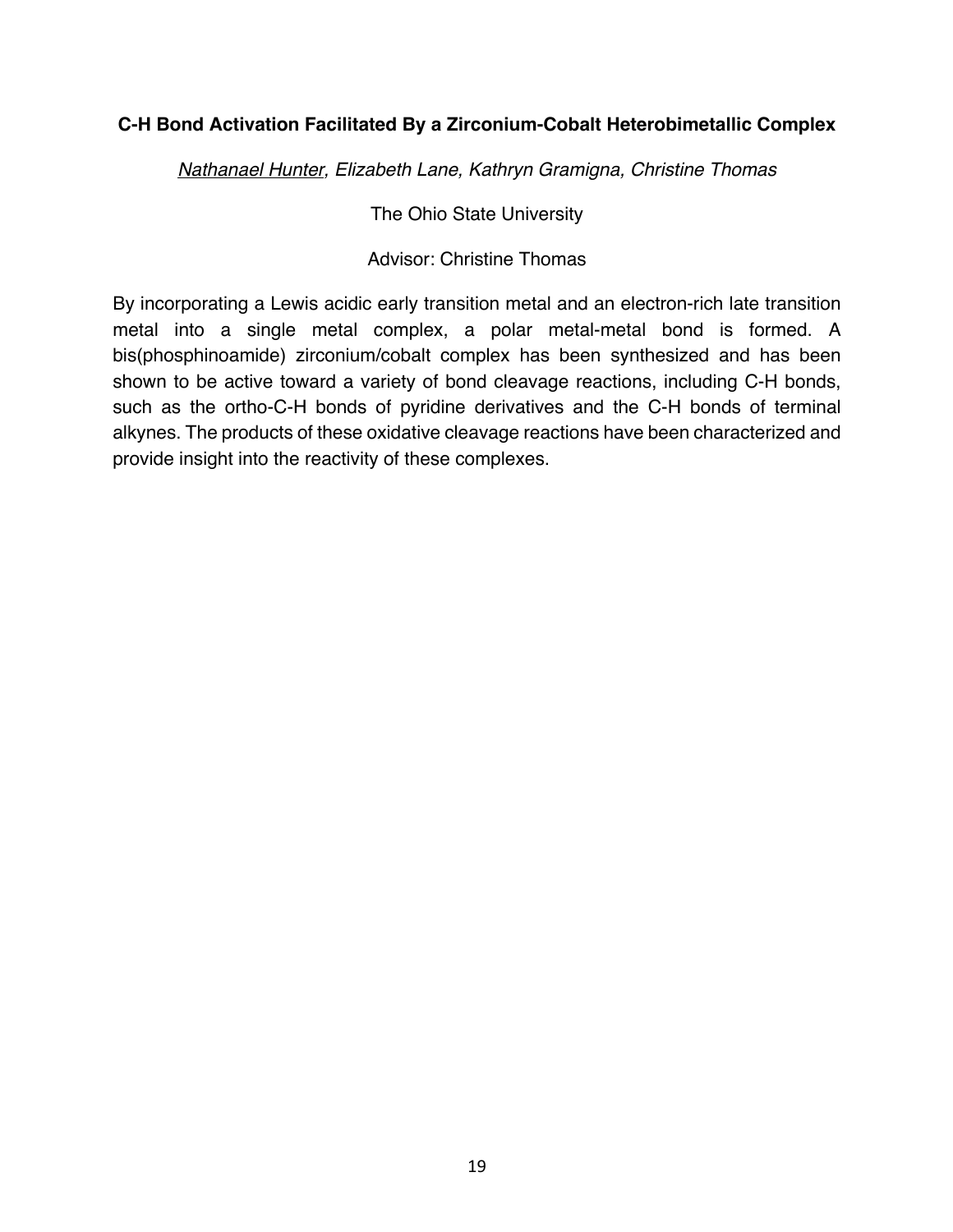#### **Br-mediated prodcution of renewable biopolymer precursor from furfural and CO2**

#### *Xiao Shang*

#### University of Cincinnati

#### Advisor: Yujie Sun

Lingocellulosic biomass valorization to renewable polymer unit 2,5-furandicarboxylic acid (FDCA) is highly desirable to replace petroluem-derived terephthalate acid monomer. However, the conversion from lingocellulose to 5-hydroxymethylfurfural (HMF) as the FDCA precursor is still challenging. On the other hand, the use of  $CO<sub>2</sub>$  as a feedstock for biomass valorization is also highly attractive to reduce greenhouse gas emmisions. Herein, we use the industrially produced furfural as the starting material and incorporate with CO<sub>2</sub> to synthesize FDCA. Furfural is first converted to furoic acid through a facile electrochemical oxidation step and then to ethyl 2-furoate by an esterification process. Then, in order to efficiently react with  $CO<sub>2</sub>$ , the target C-H bond in ethyl 2-furoate was brominated first and then react with  $CO<sub>2</sub>$  through a facile electrochemical carboxylation in ambient conditions to produce 2-ethyl ester-2,5-furandicarboxylic acid. The subsequent hydrolysis or esterification produce FDCA or 2,5-furandicarboxylic acid diethyl ester, respectively, which are both highly desirable feedstocks in polymer industry. Our work realizes the biomass upgrading combined with  $CO<sub>2</sub>$  utilization, and more synthesis can be promsingly anticipated.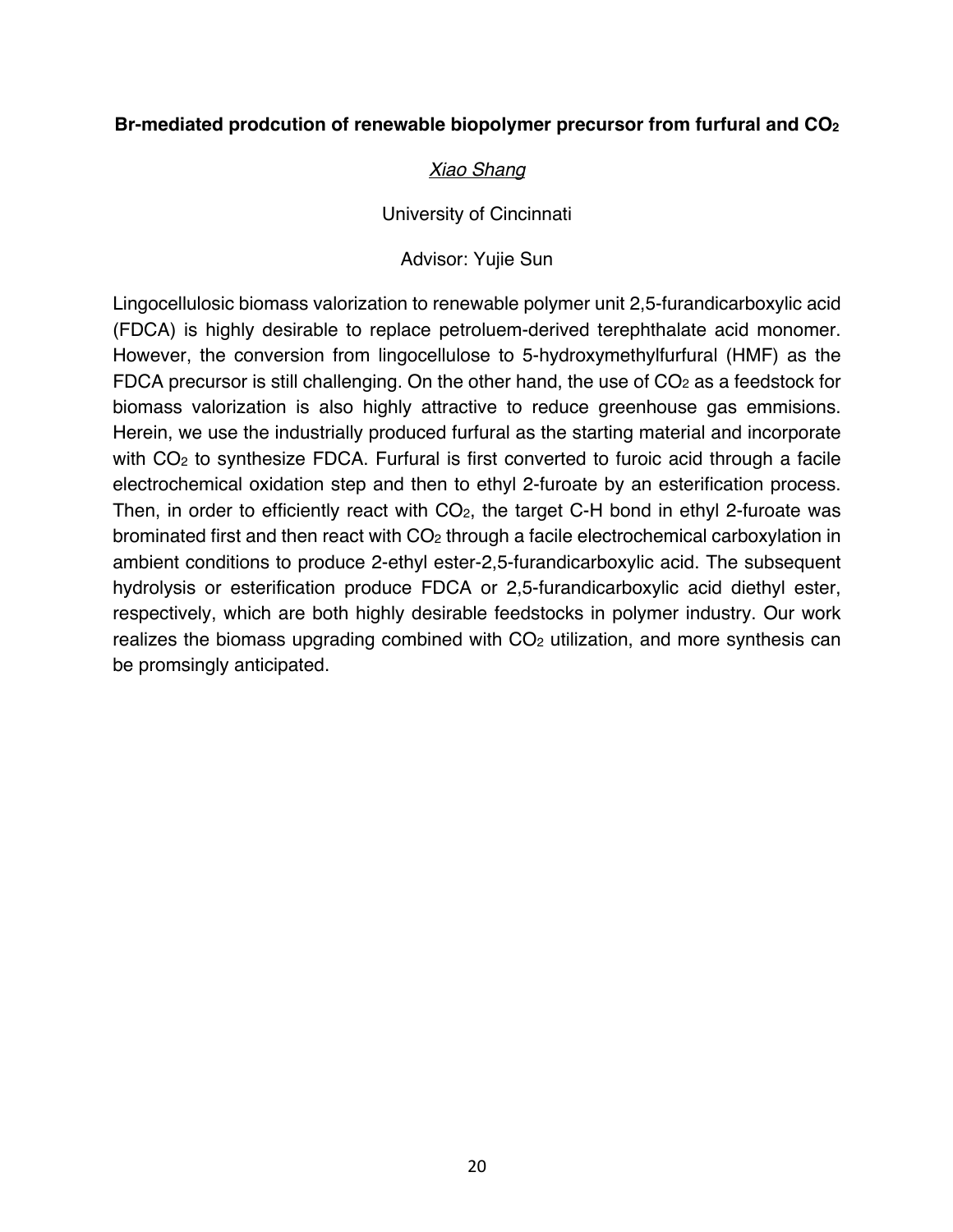#### **Fatty acid-like Pt(IV) prodrugs overcome cisplatin resistance in ovarian cancer by harnessing CD36**

*Amarasooriya Jayawardhana, Morgan Stilgenbauer, and Payel Datta*

Kent State University

Advisor: Yaorong Zheng

This is the first study of engineering mitochondria-damaging fatty acid-like Pt(IV) prodrugs (FALPs) to harness CD36, a fatty acid translocase, to treat drug resistant ovarian cancer. Mitochondria-damaging therapeutics have been proven effective against drug resistant ovarian cancer cells, but their systematic toxicity is higher. To lower the toxicity and increase the therapeutic window, there is a need to generate mitochondria-damaging therapeutics with high specificity against ovarian cancer cells. CD36 is a transmembrane protein responsible for facilitating uptake of free fatty acids, and it is upregulated in ovarian tumors. We hereby employed Pt(IV) prodrugs that mimic the fatty acid structure and act as "Trojan horse" to exploit CD36 for ovarian cancer treatment. First, the CD36 dependent cell entry of FALPs was confirmed by graphite furnace atomic absorption spectroscopic (GFAAS) analysis using ovarian cancer cells with different levels of CD36 expression. Unlike fatty acids that fuel lipid metabolism, these FALPs induce mitochondrial damage and kill ovarian cancer cells. In particular, we found that FALPs are being activated and release cisplatin in mitochondria upon reduction by cytochrome c, and therefore, FALPs induce mitochondrial damage and eliminate chemoresistant ovarian cancer cells. Mitochondrial accumulation and activation of FALPs were attested using HPLC studies, fluorescein imaging, and GFAAS analysis. Corresponding mitochondrial damages were validated by MitoSOX and Mitostatus flow cytometric analysis. Finally, the high potency against chemoresistant ovarian cancer cells was confirmed by cell viability assays. Overall, this work demonstrates an innovative design that allows for selective activation of mitochondria-damaging Pt therapeutics at chemoreistant ovarian cancer cells.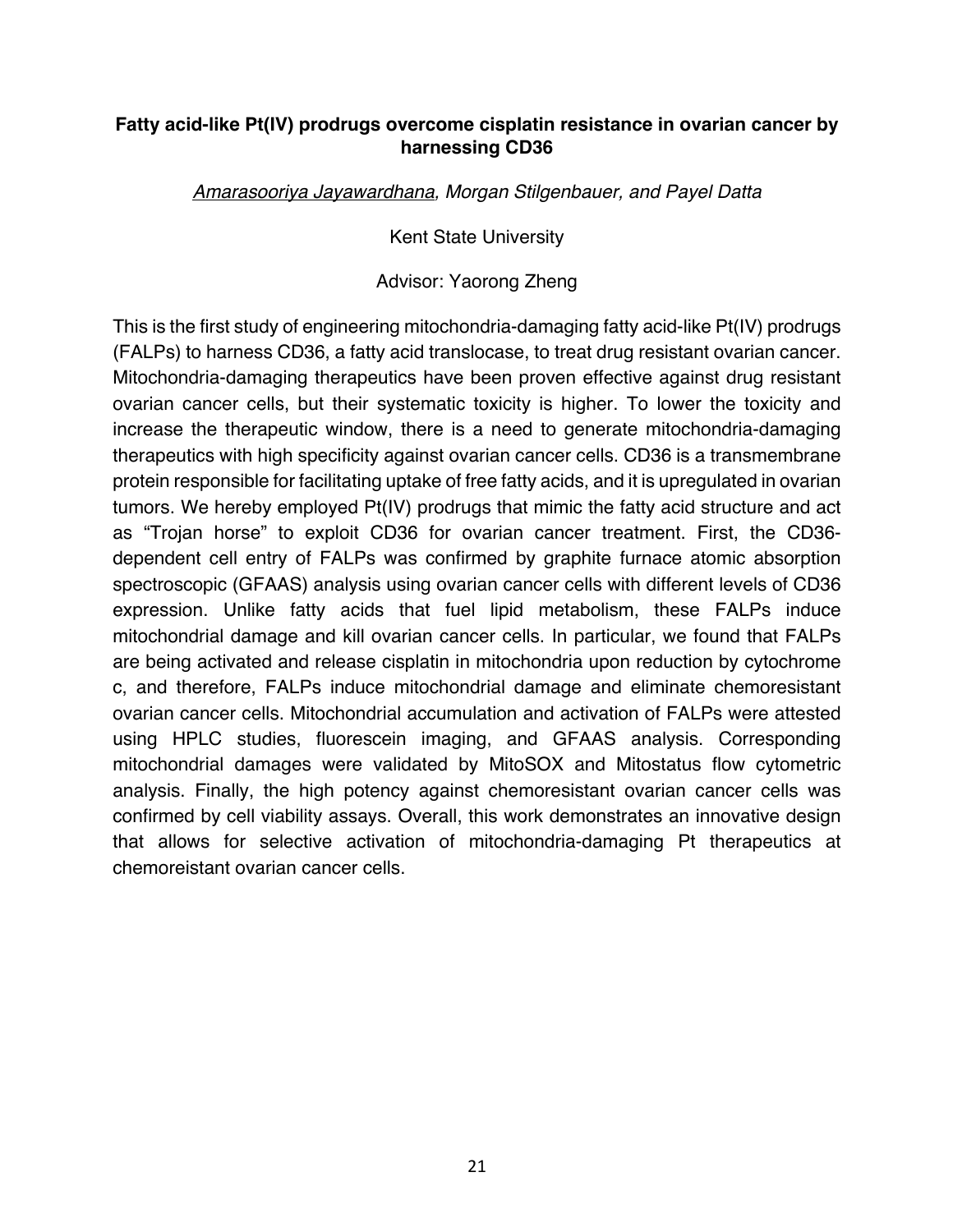#### **Modulation of LUMO/Fermi Energy Gap in Polypyridine based Metal Complexes for Molecular Current Rectification**

#### *Samudra Amunugama*

Wayne State University

Advisor: C. N. Verani

Molecular electronics is the concept of using molecules as the major building blocks of electronic devices. Molecules can show conductor, rectifier or insulator like behavior in electronic components. The Verani group is mainly focused on understanding electron transfer in complexes that can act as molecular rectifiers which allows directional electron mobility. Our approach is to use the Langmuir-Blodgett technique to deposit well-ordered monolayers of metallosurfactants on solid substrates and to study their molecular electronic properties. In a molecular rectifier, the Fermi energy level of the electrode should have comparable energy with the frontier molecular orbitals of the metallosurfactants under an applied bias potential. We hypothesize that asymmetric placement of the electroactive moiety will lead to molecular rectification in junctions that  $involve [M<sup>II</sup>-terpy<sup>0</sup>], [M<sup>III</sup>-terpy<sup>0</sup>]$  and  $[M<sup>III</sup>-terpy<sup>-1</sup>]$  states. This research project involves synthesis of symmetric terpyridine based Ruthenium(II), Cobalt(II) and Iron(II) complexes. Cyclic voltammetry results indicate that these complexes show metal oxidation at ca. 0.8 V vs ferrocene for symmetric Iron(II) and Ruthenium(II) species and ligand reduction peaks at -1.6 V. The difference between oxidation and reduction potentials suggest that  $[Fe(terpyOC<sub>18</sub>)<sub>2</sub>](PF<sub>6</sub>)<sub>2</sub>$  complex can act as molecular rectifiers in junctions involving  $IM<sup>II</sup>$ terpy<sup>0</sup> and IM<sup>III</sup>-terpy<sup>-1</sup> states. The Cobalt (II) complex shows two peaks at -0.1 V and -1.2 V vs ferrocene which are attributed to Co(III)/Co(II) process and Co(II)/Co(I) reduction respectively. Current-Voltage studies of symmetric [Co(terpyOC18)2](PF6)2 and  $[Fe(terpyOC<sub>18</sub>)<sub>2</sub>](PF<sub>6</sub>)<sub>2</sub>$  shows asymmetric curves implying those can show molecular rectification behavior. However, the  $[Ru(terpyOC_{18})_2](PF_6)_2$  complex indicate a molecular insular behavior due to higher HOMO-LUMO energy gap of the molecule.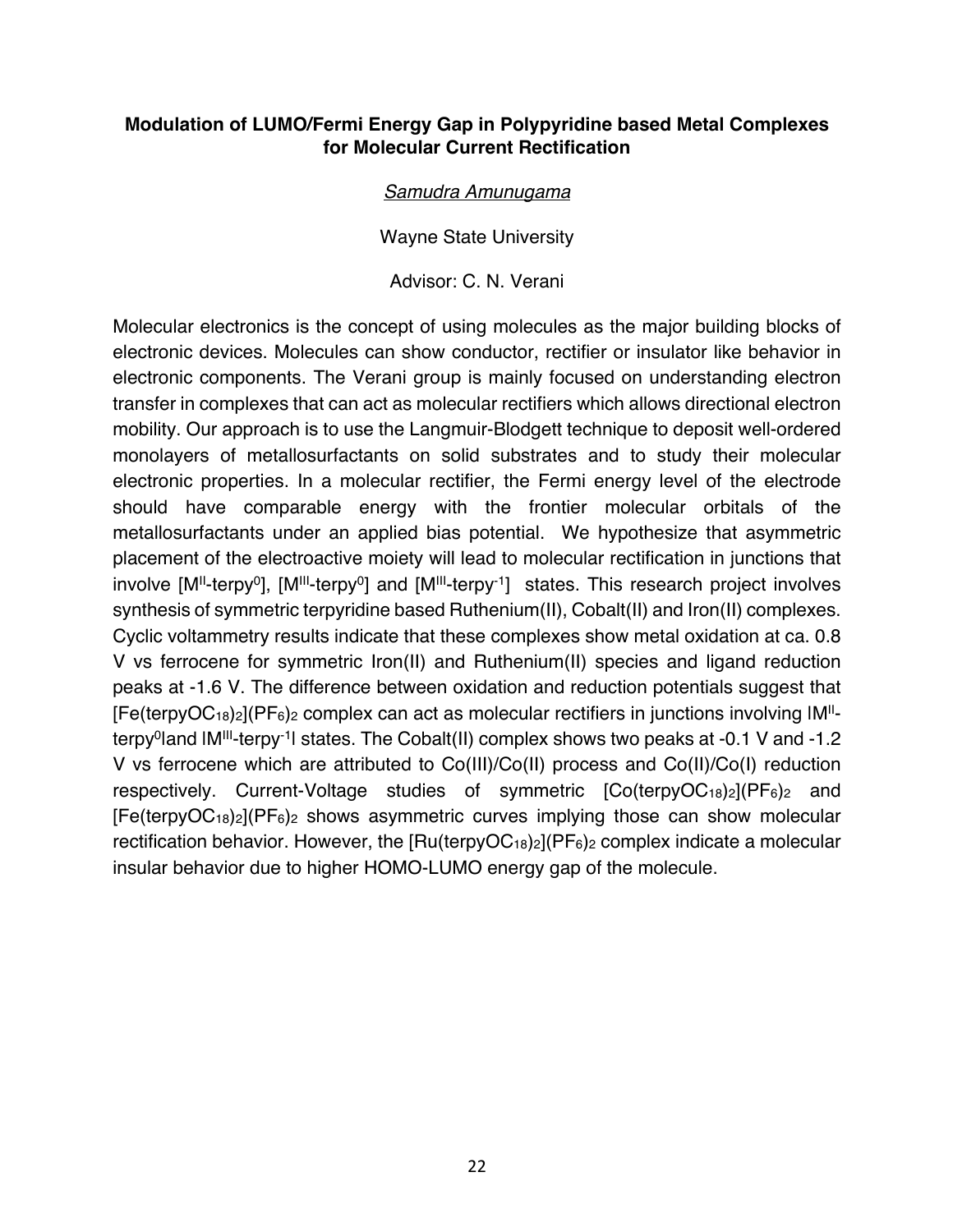#### **Real-time viscosity monitoring in adhesives using luminescent Cu(I) phenanthroline molecular sensors.**

*Ankit Dara, Derek M. Mast, Anton O. Razgoniaev, Felix N. Castellano, Alexis D. Ostrowski*

Bowling Green State University

Advisor: Alexis Dee Ostrowski

Optical probes such as  $[Cu^{(l)}(dmp)_2]$  (dmp = 2,9-dimethyl-1,10-phenanthroline) have been utilized by our group in the past for sensing the viscosity of polymers. An increase in the lifetime of the excited state was correlated to greater viscosity of the polymer. This was attributed to a known Jahn-Teller distortion in the  $[Cu^{(l)}(dmp)_2]$  geometry from tetrahedral in the ground state to square planar in the excited state. However, monitoring the viscosity of polymers in real-time remains a challenge. This is especially critical in confined environments where traditional rheological measurements are hard to apply. In this study, we have utilized  $[Cu^{(1)}(diptmp)_2]$  (diptmp = 2,9-diisopropyl-2,4,7,8-tetramethyl-1,10phenanthroline) as an optical probe for real time sensing of viscosity in various adhesives during curing process (viscosity increases) via changes in luminescence. The emission lifetime of the triplet metal to ligand charge transfer (3MLCT) state of  $\lceil Cu^{(l)}(diptmp)_{2} \rceil$  in epoxy glue increased exponentially similar to viscosity values obtained from oscillatory rheology. The real-time viscosity was also monitored reversibly by emission lifetime as polymer was being swollen (viscosity and lifetime decrease) and unswollen (viscosity and lifetime increase). Monitoring emission lifetime unlike absorption lifetime in our previous study allowed us to even measure viscosity in opaque samples such as  $[Cu^{(l)}(diptmp)<sub>2</sub>]$ in Gorilla Glue, which depicted the same correlation. We have also compared these lifetime changes using  $[Ru^{(II)}(bpy)_3]$  (bpy = bipyridine) as a standard.  $[Cu^{(I)}(diptmp)_2]$ showed not only higher emission lifetime but also more ubiquity as a real-time viscosity sensor.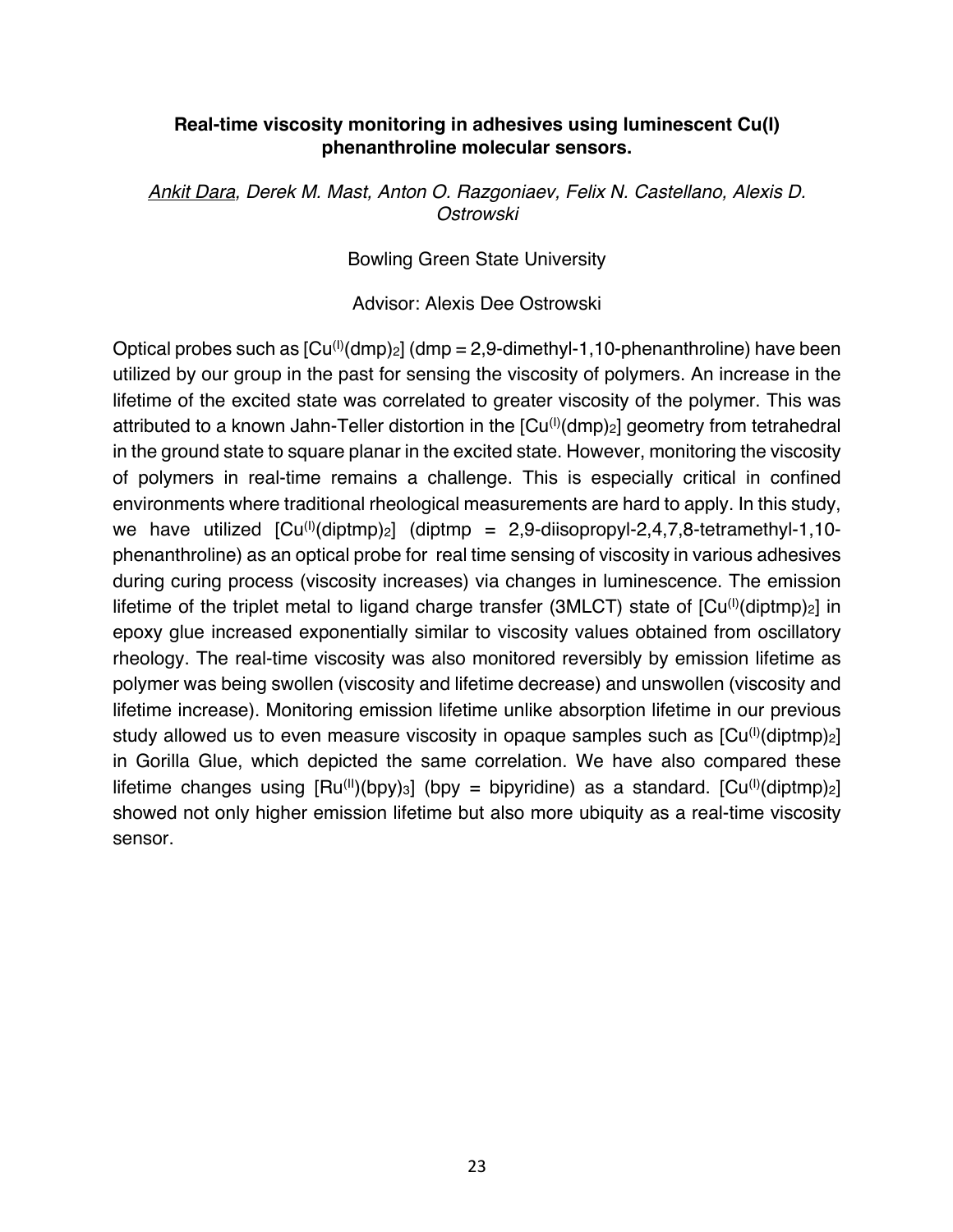#### **Reversible photoresponse in Vanadium(V)-tartrate clusters containing a mixedvalent intermediate**

*Kalani D. Edirisinghe, Mayokun J. Ayodele, Sima Saeedi, Alexander M. Brugh, Malcolm D. E. Forbes, Travis A. White, Alexis D. Ostrowski*

Bowling Green State University

Advisor: Alexis D. Ostrowski

The photochemistry of polyoxovanadates has been studied using electrochemistry, X-ray crystallography, gas chromatography, FTIR and electron paramagnetic resonance (EPR) spectroscopy. These materials show potential as photoresponsive catalysts that can operate in an aqueous environment. The photoreduction reaction of V(V) to V(IV) in the respective tartrates is presented and discussed. Additionally, it is possible to use light to switch between different oxidation states through the presence of a mixed valence [V(V)/V(IV)] intermediate species. The photoreduction reaction is most likely coupled to a proton transfer event in this system. Irradiation at 365 nm (175 mW/cm2 LED source) at pH 6.5 in HEPES buffer causes solutions of V(V) tartrate to change from orange yellow through green to brownish purple, developing a characteristic three-band absorption spectrum with maxima corresponding to a V(IV) photoproduct. The crystal structures as characterized by X-ray crystallography reveals that the initial V(V) species is tetranuclear Na5 [V<sub>4</sub>O<sub>8</sub>(2R,3R)-tart) ((2S,3S)-tart)]•11H<sub>2</sub>O, and the final photoproduct as dinuclear Na4  $[(VO)_2(2R,3R)-tart)$  ((2S,3S)-tart)] $\cdot$ 12H<sub>2</sub>O. EPR spectroscopy confirms that reduction from diamagnetic V(V) to paramagnetic V(IV) takes place, with the growth of an 8-line V(IV) hyperfine pattern over time, with the corresponding color change. This suggests that the odd electron is located on a mixed valence intermediate. Cyclic voltammetry shows the transformation from a single one-electron oxidation peak to two one-electron oxidation peaks, supporting the formation of a mixed valence species. Gas chromatography and FTIR spectroscopy showed that  $CO<sub>2</sub>$  is produced during photolysis of this system, indicating catalytic oxidation of the hydroxy acid. The process is reversible, suggesting that novel macroscopic photoresponsive effects in molecules and materials may emerge from this photochemistry.